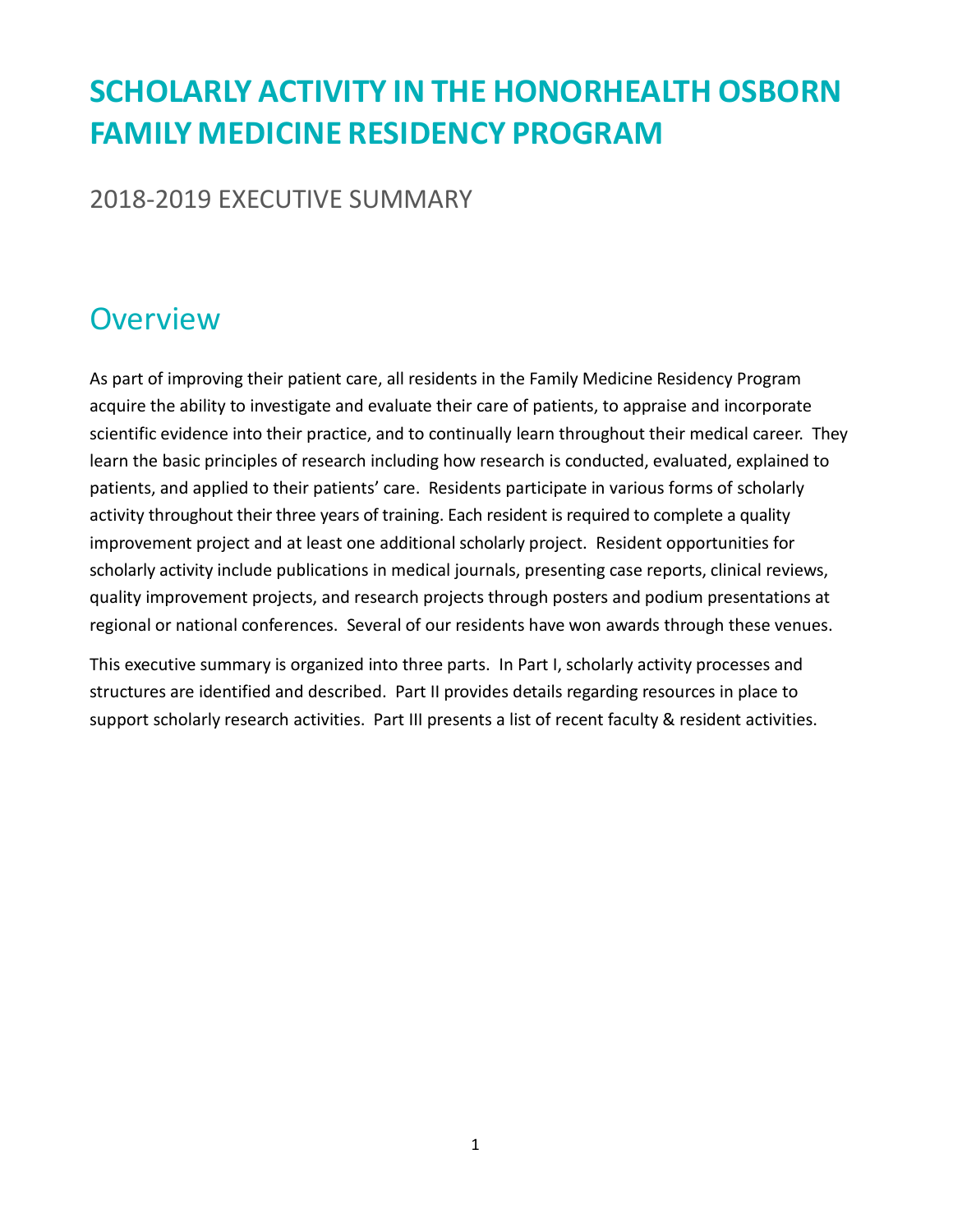# PART I – Processes for Scholarly Activity & Research

The Family Medicine Residency Program requires residents to submit scientific abstracts, posters and/or manuscripts to professional associations and publishers with the intent to present at conferences, publish in peer-reviewed journals, or participate actively in ongoing research at HonorHealth.

Family Medicine scholarly activity incorporates a variety of scholarship opportunities, including:

- Chief Rounds
- Community service and education
- Diabetes Group Visits
- Educational workshops, including simulation sessions
- Geriatric Conferences
- **•** Grand Rounds
- Information Mastery seminars
- Journal club
- Management of Health Systems seminars
- Morning report
- Morbidity, Mortality & Improvement Conferences
- National and local conference presentation
- Noon conferences
- Patient Experience seminars
- Population Health seminars
- Procedure workshops
- Quality improvement (QI) projects
- Red Chart Rounds
- Resident As Teacher seminars
- Resident-faculty meetings
- Resident Quality & Patient Safety initiatives
- Resident wellness conferences
- Scholarly research projects

Family Medicine faculty serve in a variety of roles in order to support resident scholarly activity. The Program Director and Associate Directors serve as facilitators for resident and faculty involvement in scholarly activities, including assistance with refining research questions, research design, plans for appropriate data collection/analysis, navigating the IRB application process (where indicated), managing a research/scholarly activity project, and poster presentation/publication support. Some scholarly activity involves case presentations/discussion. Various resources are provided to residents and faculty to help with writing as well as presenting case presentations (oral or poster). All core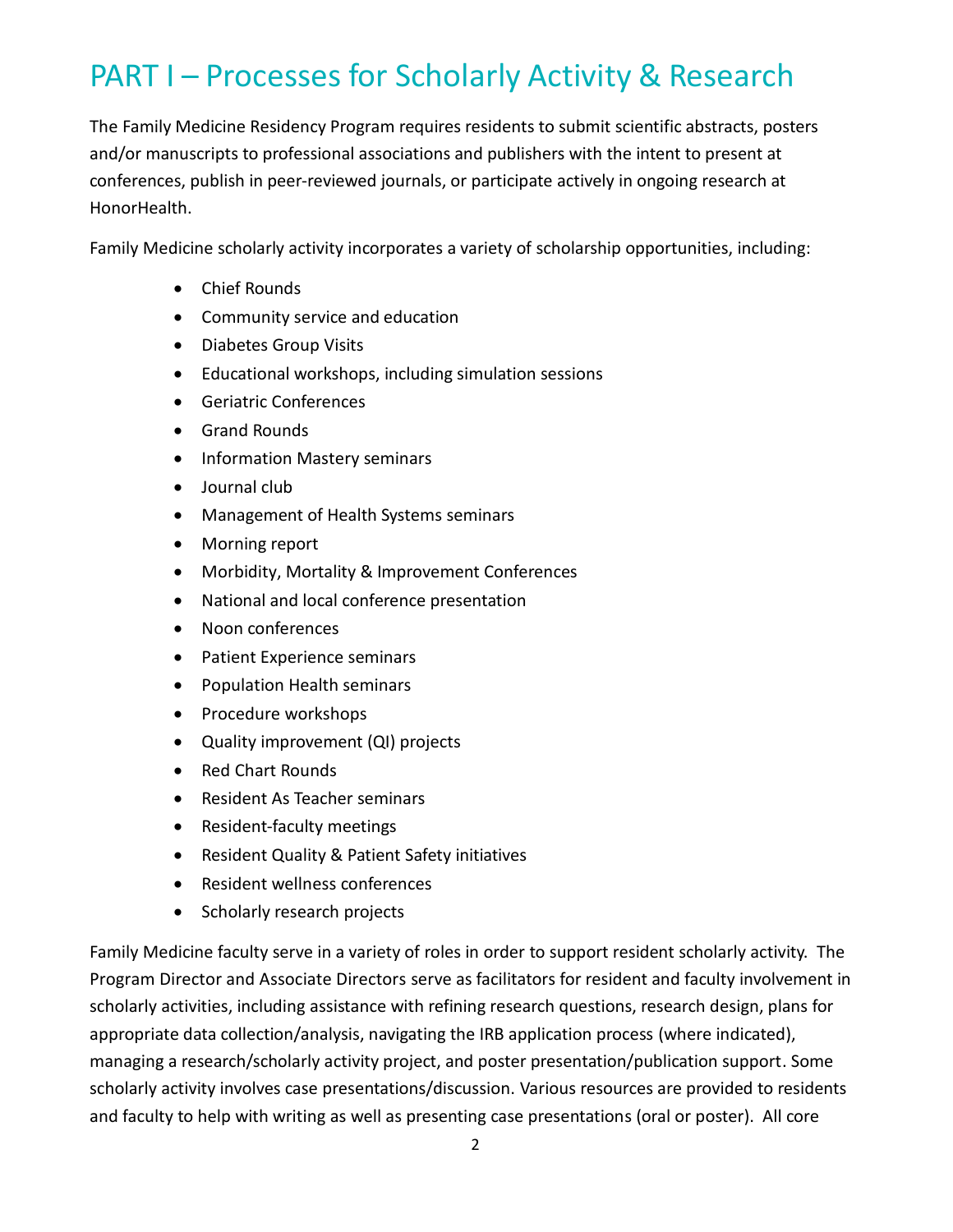**ATTENDANCE** Residents are expected to attend all required residency conferences, meetings, and educational afternoon workshops. Residents and faculty are responsible for documenting scholarly activities in the online residency management software system, New Innovations. Emergent patient care duties take precedence over conference attendance requirements, however didactic material is uploaded to a protected shared drive as well as New Innovations for residents to review if a conference or workshop is missed.

#### *See Appendix A for Conferences & Lectures Master Schedule*

**EVALUATION** Scholarly activities of residents & faculty are documented, reviewed and assessed regularly through the annual ACGME Faculty & Resident Surveys, the ACGME Annual Update, and as part of the Family Medicine Annual Program Evaluation (APE), which is conducted annually by the Program Evaluation Committee (PEC).

Residents are evaluated on their performance in scholarly activities throughout their training, including during semi-annual Milestone evaluations and during resident quarterly evaluations with their faculty advisor. Residents are awarded scholarly activity points for each completed scholarly activity during their three years of residency. A Resident Scholarship Award from the Association of Family Medicine Residency Directors is awarded upon graduation to the resident with the highest number of scholarly activity points.

*See Appendix B for the Scholarly Activity Point System.*

The sections below provide further details for each type of scholarly activity.

### Chief Rounds

Chief Rounds is a monthly conference presented by the Chief Residents for the current academic year. During the 2018-2019 academic year, Chief Residents Farrah Parker, D.O. and Cody Patton, D.O. select clinical topics for presentation to other Family Medicine residents.

### Community Service & Education

Community education is integrated throughout residency in multiple venues and on different rotations. Residents are required to participate in community events focused on delivering medical care to underserved patients. Tracking and recording of these efforts is required.

Community service activities for residents:

• Public health presentations of one such as Stop Smoking, COPD, Diabetes, Arthritis, and other health topic presentations at elementary schools with a Family Medicine faculty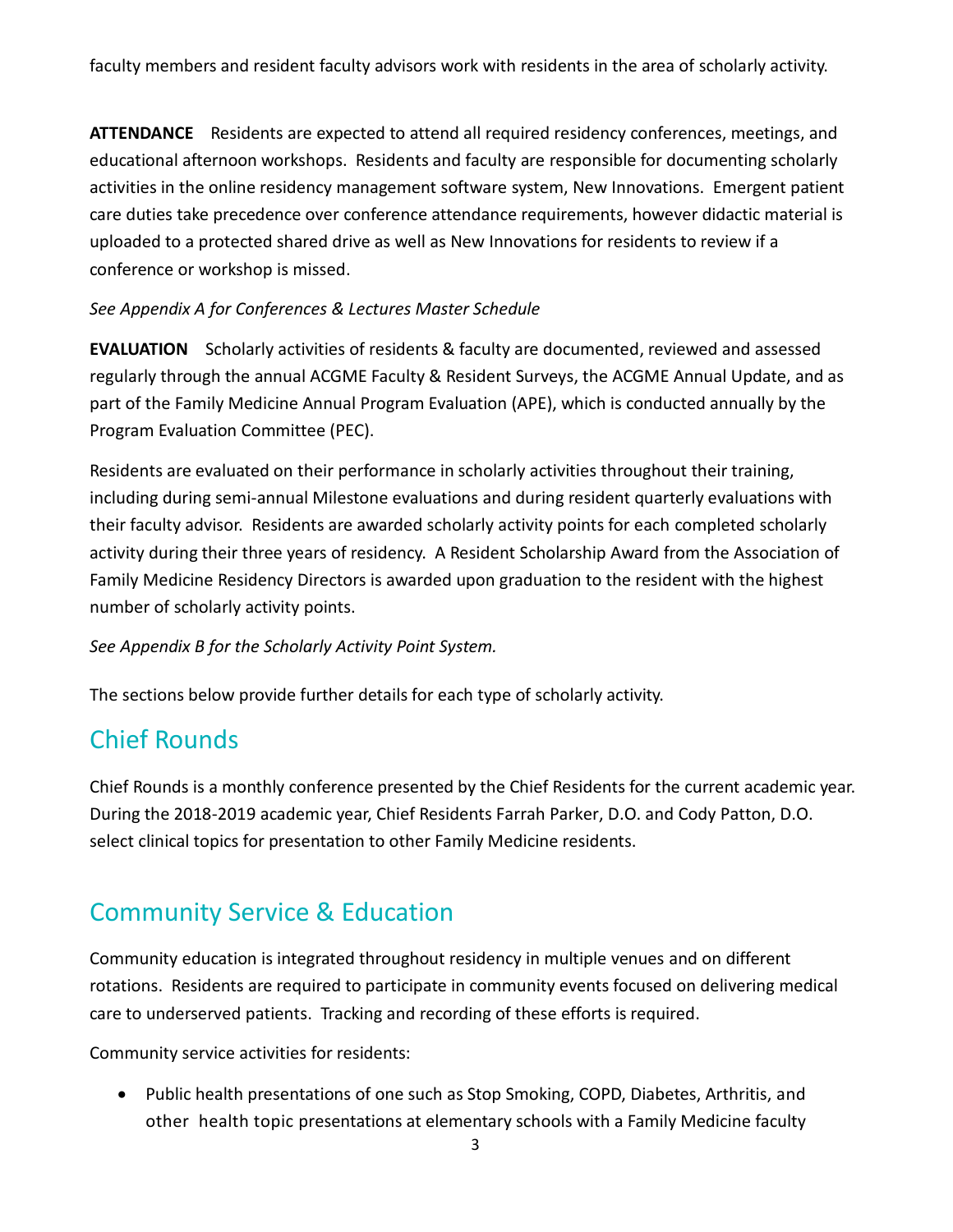member (Seniors, Mobile Home Parks, Retirement Communities)

- Sports and back-to-school physicals
- Team Event coverage
- Hospice Volunteer Work
- Volunteer time for non-profit health agencies (Lung Association, Cancer Association, Heart Association) – one hour credit for each hour worked.
- Volunteer work with your Church and/or Youth Groups, homeless shelters, and STD/HIV clinics

### Diabetic Group Visits

Community education lectures are presented by residents at the monthly Diabetic Group Visits held in the Family Medicine Residency conference room. Residents are assigned to each visit and present a diabetes-related presentation to the patients. Presentations are based on an established, 6 month rotating curriculum. Faculty review the presentations with the residents prior to the group visits.

### Grand Rounds

Family Medicine Grand Rounds (FMGR) is a resident-led CME activity for HonorHealth. It is designed to expand resident and faculty's understanding of and participation in hospital quality/ patient safety initiatives and to establish ongoing interaction and collaboration with HonorHealth clinicians and staff. Two months prior to the presentation, a multi-disciplinary team is formed to plan the Grand Rounds activity. The team consists of a PGY2/PGY3 resident, the faculty didactic director, a quality outcomes representative, and the medical librarian. Depending on the topic, additional disciplines could be involved such as pharmacy, risk, and infection control. Under the guidance of the multi- disciplinary team, the resident develops and presents a quality-driven grand rounds to medical staff. A medical librarian provides evidence-based literature and a quality outcomes representative provides additional resources and data. Recent FMGR topics have included:

- Direct Oral Anticoagulants
- Opioid Stewardship
- COPD: Examining Readmission and Mortality
- Pneumonia in the Hospitalized Patient
- Heart Failure Readmission Prevention Strategies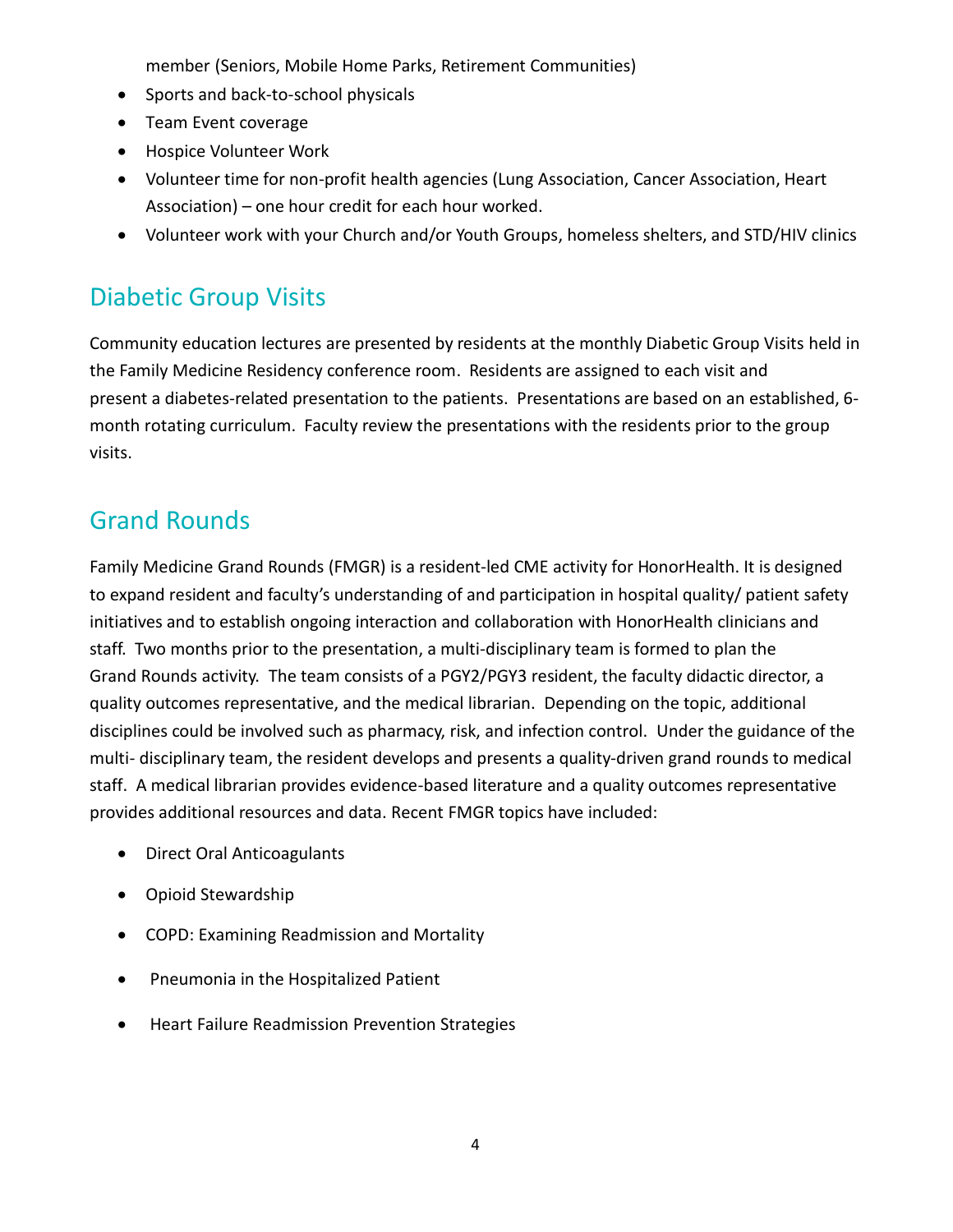### Journal Club

This activity is designed to foster skills in use of information technology to optimize learning and expand skills in appraisal and assimilation of evidence from scientific studies. It is a monthly, resident-led interactive session, facilitated by core program faculty. Residents present a critical appraisal of an article from the medical literature which is topical and relevant to recent medical experience. Residents are encouraged to consult with a medical librarian for assistance with literature searching and article retrieval. Journal club articles are distributed via email by the facilitators.

With faculty supervision, residents identify specific topics from their clinical practice with features of particular current interest or controversy. Prescriber's Letter is also used as a source for journal club assignments and residents collaborate with Pharmacy faculty and residents on these topics. The salient issue may reflect case specific diagnostic, therapeutic or management challenges or highlight new evidence in practice management strategies, preventive care standards, or emerging therapeutic or diagnostic tools. Residents present to faculty, peers, and any interested or involved members of the interprofessional team. HonorHealth Library Services provides on-site and off-site access to medical literature databases and tools including Medline, the Cochrane Library, UpToDate, ClinicalKey, academic- and research-based texts and journals in both print and electronic formats, health care delivery and management databases, and patient education/consumer health and wellness resources. Staff medical librarians provide orientation to all incoming residents on search capabilities and are available to instruct and assist in database searches. The facilitator, with resident input, selects the articles. Residents summarize and present the literature relevant to the selected topic.

### Morbidity, Mortality & Improvement (MM&I) Conference

This is a resident-led conference in which a PGY1 resident partners with a PGY2/3 resident to identify cases with adverse events, prepare a case review, analyze the event using the University of Colorado, Hospital Department of Medicine's Modified Root Cause Analysis, and propose action steps to prevent similar events in the future. Cases may be found through peer review, incident or mortality reports, chief resident, faculty or self-reports. Cases can include unexpected deaths, unplanned intubation, prolonged medical care in the setting of poor prognosis, delay in care or diagnosis, procedural complication, avoidable medical events such as CAUTI or falls, or near miss events such as medication errors, lab events or errors, failure to act. During each conference, the goals, guiding principles and privileged nature of the discussion and materials are introduced. The PGY1 resident proceeds with a 15-minute case presentation, followed by a 30-minute case analysis and group discussion led by the PGY2/3 resident. The discussion is summarized and a list of action items is developed.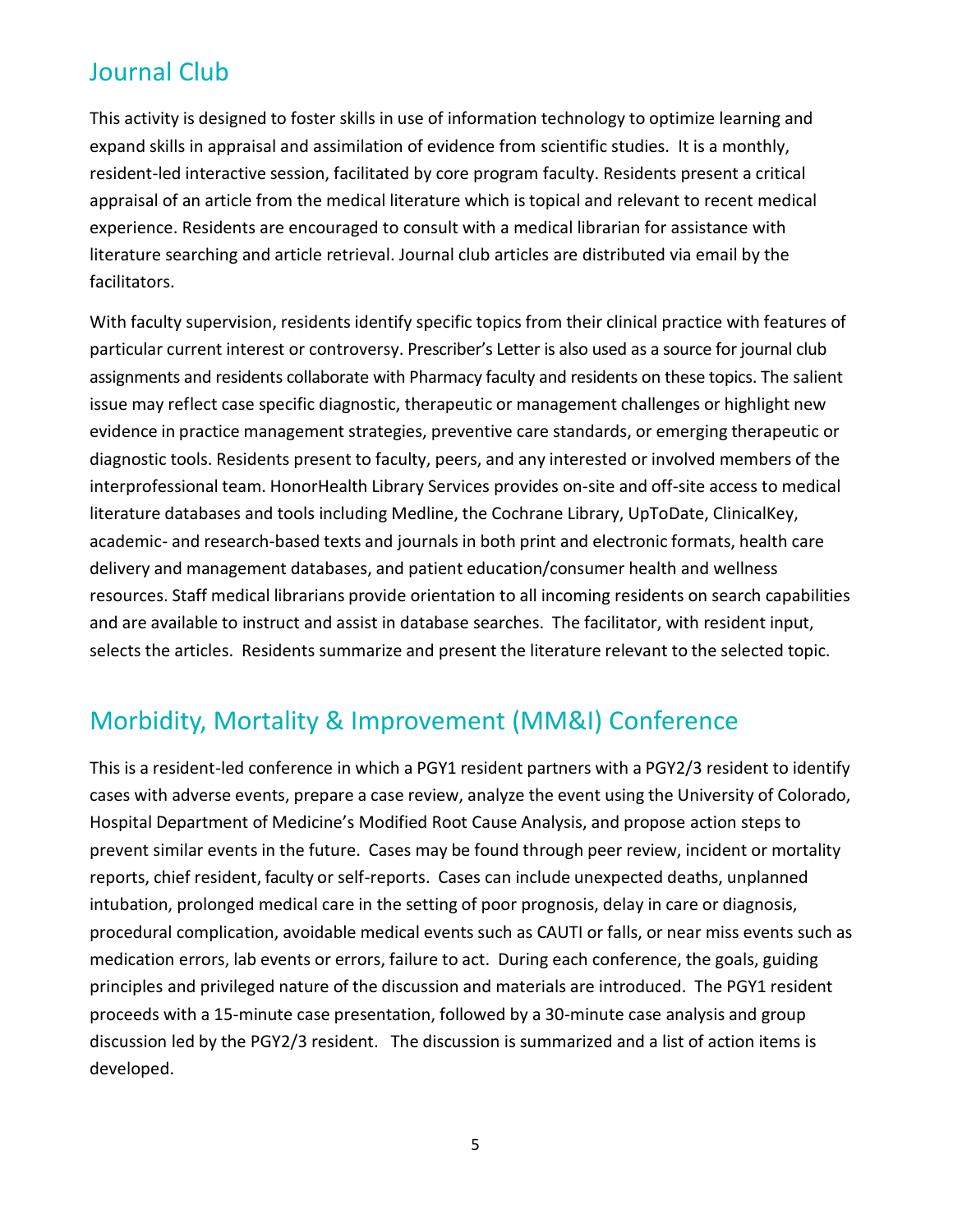### Morning Report

All residents participate in and present at Morning Report, scheduled 7 days a week. Morning report is designed to bolster critical thinking, presentation skills, and skills in all six of the ACGME competency domains. Residents learn to not only demonstrate their medical knowledge, but also sharpen their analytic skills in interpreting the literature, incorporate high-value care and practicebased learning, and understand the systems of care that will be required for the patient during their stay and when relevant to discuss the patient's expected transitions of care.

Each session starts with sign-out rounds where faculty/senior residents supervise the signing out of patients and patient issues from the night residents to the day team. There is education about cross- coverage issues and admissions that are transferred from the night team to the day teams. Admissions from the prior 24 hours include comprehensive presentation to faculty, peers, and any interested or involved members of the hospital inter-professional team. HonorHealth Library Services staff support the program through literature searching to help answer clinical questions that are generated during Morning Report. The library also provide access to a wide array of clinical resources (see Appendix C for detailed inventory)

Resident presentations are comprehensive and evidence-based, including a compilation of relevant information from the medical literature. Presentations review high-value care diagnostic and therapeutic decision making and involve the specialty education of the week. Through interactive discussion, residents present case studies and solicit feedback from which they may create an ongoing plan of care and incorporate this input into their daily practice. Further topics for investigation or methods for self-improvement may be identified in this open format. Faculty provide both direct and indirect supervision on the follow-up plan of action, evaluating and providing feedback on resident progress.

With the structure and attendance of Morning Report, topics reviewed can then be utilized directly in patient care. In addition to self-reflection, this activity requires incorporation of multiple sources of information into daily practice, promoting and modeling life-long self-appraisal and learning.

### National and Local Conference Presentations

In PGY2/PGY3, residents are to present a scholarly research project at a local, regional and/or national meeting. Presentations may include a published work, poster and/or podium presentation representing a research project completed during their residency. Presentations are prepared under supervision of residency faculty.

Resident scholarly projects are frequently submitted to the annual "Academic Excellence Day", sponsored by the University of Arizona, College of Medicine Phoenix, which is designed for resident and fellow poster and oral presentations of case reports and research projects.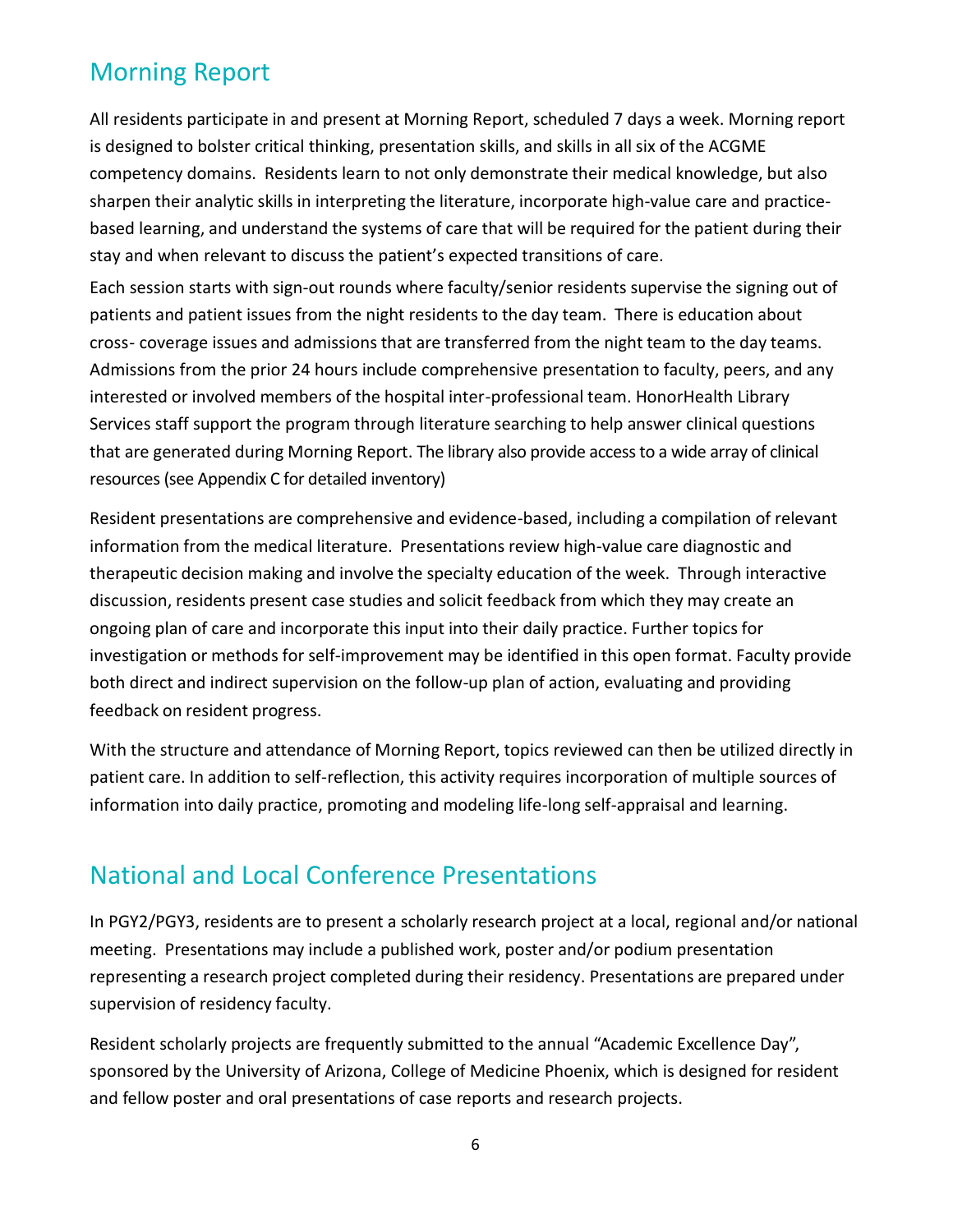For the past four years, residents have also participated in AIAMC National Initiative programs and AAFP Grant Projects. Each year, a different faculty member has led an initiative and/or grant project and mentored residents through the project development process.

### Noon Conferences

Noon conferences are delivered by faculty and other clinical & non-clinical content experts. Residents are provided with lectures designed to cover the basic curriculum relevant to Family Medicine, with presentations focused on preparing residents for practice as well as for the American Board of Family Medicine certification examination. This series groups learning in both general medicine and in medical subspecialties to provide continuity of learning throughout the resident's training.

Noon conferences include a series of Resident Conferences, giving PGY2 and PGY3 residents an opportunity to present clinical topics to their faculty and peers.

## ResQIPS Curriculum and Workshop Series

Residents must be well-versed in inquiry: research, quality improvement, leveraging human and electronic resources, and applying research findings to improve patient care. To support these efforts HonorHealth has developed an innovative framework and curriculum called ResQIPS (Research, Quality Improvement and Patient Safety) linking education and support on QI/PS activities to scholarship with the intent of increasing scholarly projects and improving outcomes. ResQIPS is designed to support the advancement of research, quality improvement and scholarship for the network's medical residency programs and, more broadly, across multiple disciplines in the network. The ResQIPS learning objectives for the series include:

- Design a significant clinical question that aligns with the ResQIPS Framework
- **Describe the steps involved in conducting investigator-initiated human subject research &** prepare for IRB application submission
- Use Quality data and tools to support practice or improvement initiatives
- Describe methodology and design considerations for QI and Research projects
- Identify tools, resources and mentors needed to support research activities
- **Develop a scholarly project**
- Collect and analyze data
- Disseminate findings through local, regional or national presentations and/or through peerreviewed journal article publication

The curriculum is offered as a series of mandatory workshops with individual mentoring support offered to residents and other learners between workshops. Resident, Faculty and IPE projects are showcased to the organization in poster and presentation sessions annually.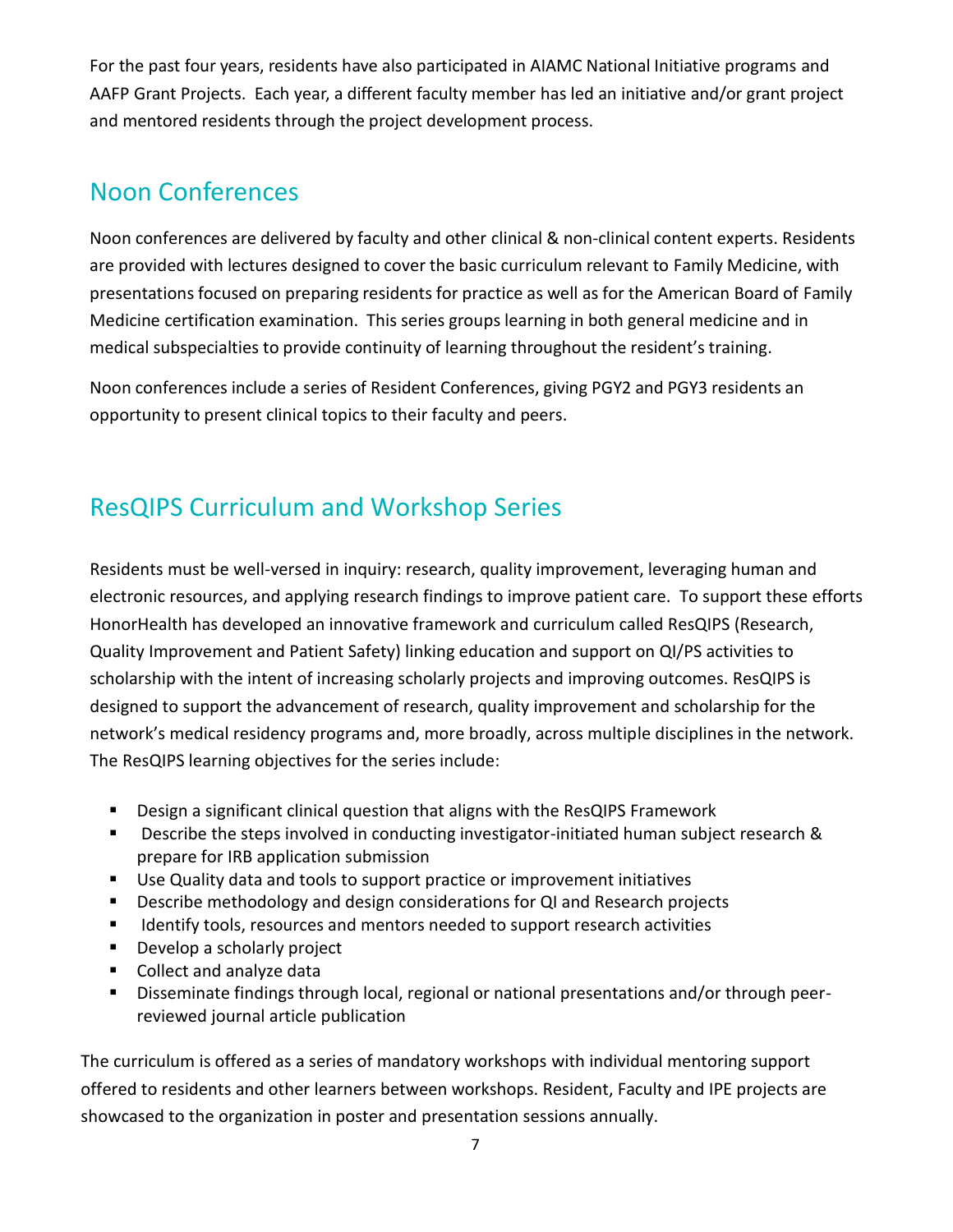### Quality Improvement Projects

All residents are required to participate in a quality project within HonorHealth. Drs. Andrea Darby-Stewart and Dmitry Bisk serve as the lead faculty over resident quality improvement (QI) projects, with all faculty serving as advisors for these projects. The quality projects focus on quality measures, patient safety, efficient workflows, or risk management. Residents are trained yearly regarding the organization's policies and processes for reporting medical errors and near misses.

**QUALITY IMPROVEMENT SCHOLARLY RESEARCH PROJECT:** All residents are required, prior to graduation, to participate in a quality improvement project. These projects can be ambulatory or inpatient and are typically achieved during their role as 'team lead' within our Family Medicine Center. All quality improvement projects require a clear AIMS statement and at least 3 PDSA cycles; following the IHI model for quality improvement. A thorough presentation to staff, peers, and faculty with specific parameters is required at the completion of the quality improvement project.

### Resident As Teacher Seminars

Residents have multiple opportunities to practice and develop their teaching skills. The Family Medicine Residency Program provides an annual Resident As Teacher seminar, required for all residents, which includes teaching methods & styles, giving feedback, and completing evaluations. Osborn Medical Center is a Family Medicine clerkship site for medical students from the University of Arizona-Phoenix's School of Medicine, Midwestern University's College of Osteopathic Medicine, and A.T. Still University's College of Osteopathic Medicine. In addition to the teaching demands required of daily interaction with patients, families, and other health care professionals, residents participate in hands-on teaching during clerkships. Additionally, faculty model and mentor teaching skills on clinical rounds, in didactic sessions, through committee work, and in nearly all aspects of clinical practice for which they provide supervision. Residents have numerous opportunities to teach and counsel patients. These interactions are frequently supervised by faculty or senior residents, offering opportunitiesfor feedback and improvement. As residents advance, they are expected to take on a greater teaching role, including teaching more junior residents and leading interactive didactic sessions.

Multiple tools are utilized to assess and provide feedback for improvement on skills at educating patients, families, students and peers. Faculty provide daily, face-to-face feedback on resident teaching and counseling skills. Residents incorporate this real-time feedback into their daily practice. Additionally, communication skills are assessed through video observation, ambulatory-based shift cards and simulation sessions. At the conclusion of each rotation, residents are evaluated by faculty in the six ACGME competencies, including issues relevant to their teaching performance. Residents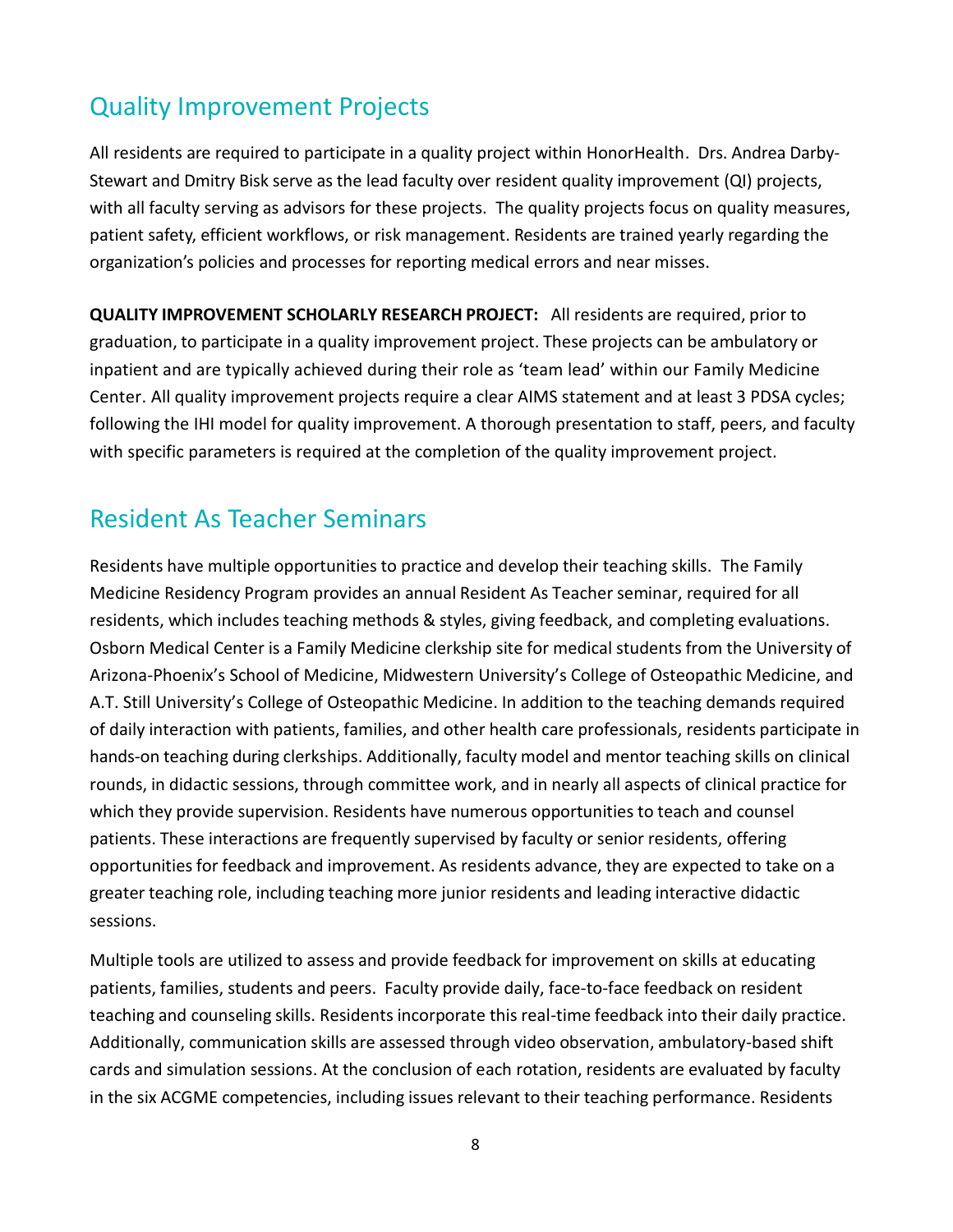review these evaluations at the end of each rotation. Medical students complete an evaluation form of residents involved in their instruction. Resident peers are periodically called upon to evaluate each other. Skills at teaching are included in this assessment. Finally, the faculty advisors and Program Director provides a semiannual Milestone review at which feedback from all these sources is provided. Residents utilize this feedback to improve upon their teaching skills.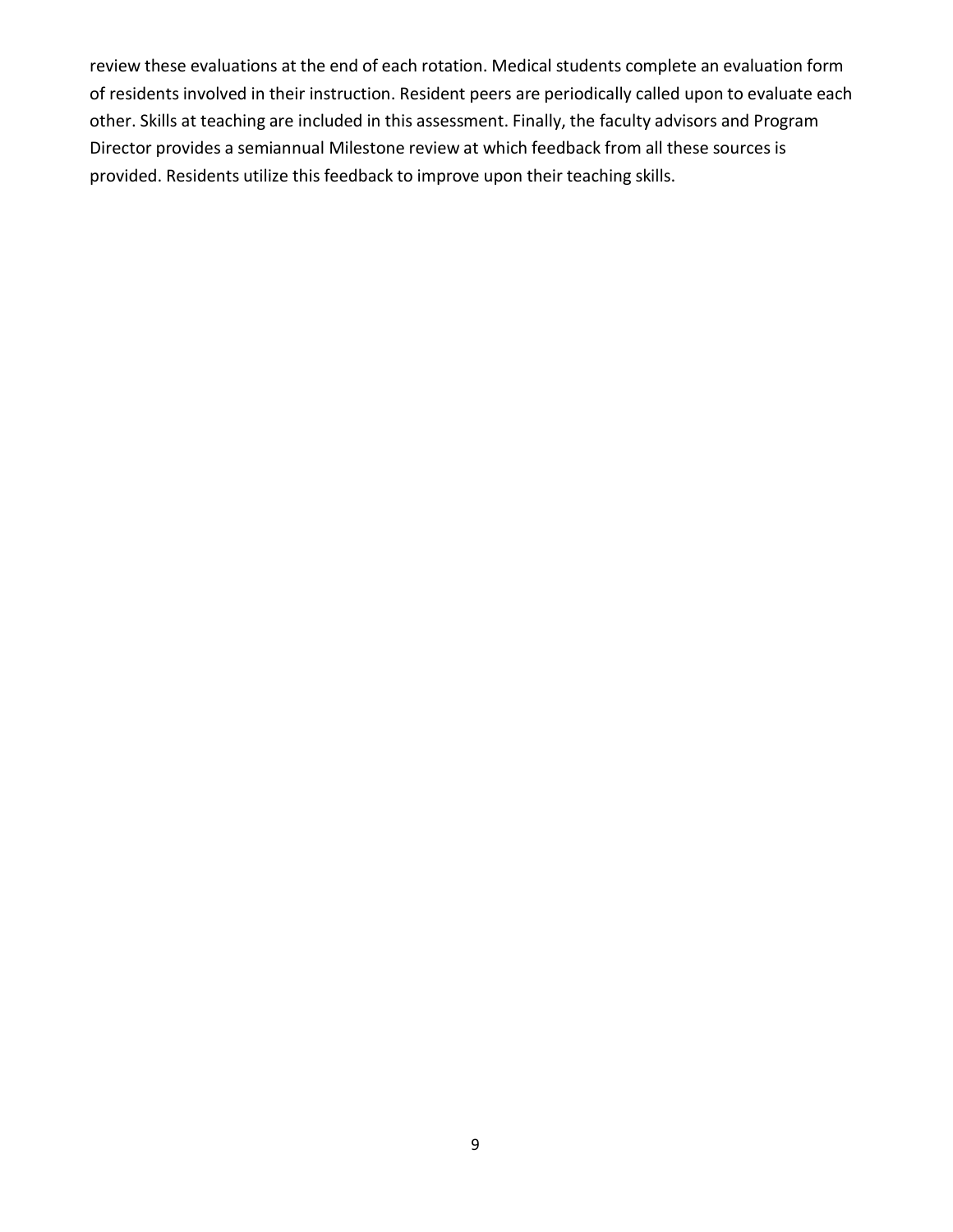### Scholarly Research Projects

Beginning in PGY1 year, all residents receive didactic training on research methodology, study design, biostatistics, appraisal and application of evidence based medicine, ethics in the context of research, developing research questions, and disseminating and presenting results of research projects.

### Faculty Research and Scholarly Activity

Family Medicine faculty are required to demonstrate involvement in resident scholarly activity by providing guidance and support to residents and participating in clinical discussions and conferences. Faculty are responsible for committing and scheduling a portion of their time to supporting the scholarly activities of residents. During such time, faculty may provide direct consultation and advisement on scholarly topics, the research process, or provide ongoing guidance throughout a project's entire timeline. Faculty also select peer-reviewed and clinically significant research articles for residents to review, appraise and present during journal club activities.

Faculty are responsible for the development & implementation of their own scholarly activities in order to expand their own knowledgebase and contribute to the body of literature in their specialties. An internal faculty development curriculum is provided to Family Medicine faculty. All faculty are encouraged to participate in national and regional professional organizations. Faculty and residents have participated in the AIAMC National Initiative programs for the last 5 years, providing project leadership as well as mentoring to residents. Faculty have also served as Project Leads for several clinical-based grants through the AAFP in the last few years.

Additionally, to foster faculty interest and engagement in research, HonorHealth has partnered with the University of Arizona-Phoenix, School of Medicine to design faculty development courses, including a Research Associate Faculty Learning Community. This community seeks to establish a mentoring program, offer a broader definition of scholarship to include educational, clinical and service & outreach scholarship, provide didactics on study design principles, develop a peerreview/peer-mentoring group, and lend biostatistical support to faculty and residents. Research faculty, Quality and Enhancement Services faculty, and faculty development initiatives will guide the development of skills needed to enable Core Faculty and non-Core Faculty to mentor residents in scholarly activity.

An inventory of faculty scholarly activities can be found in Part III of this summary.

10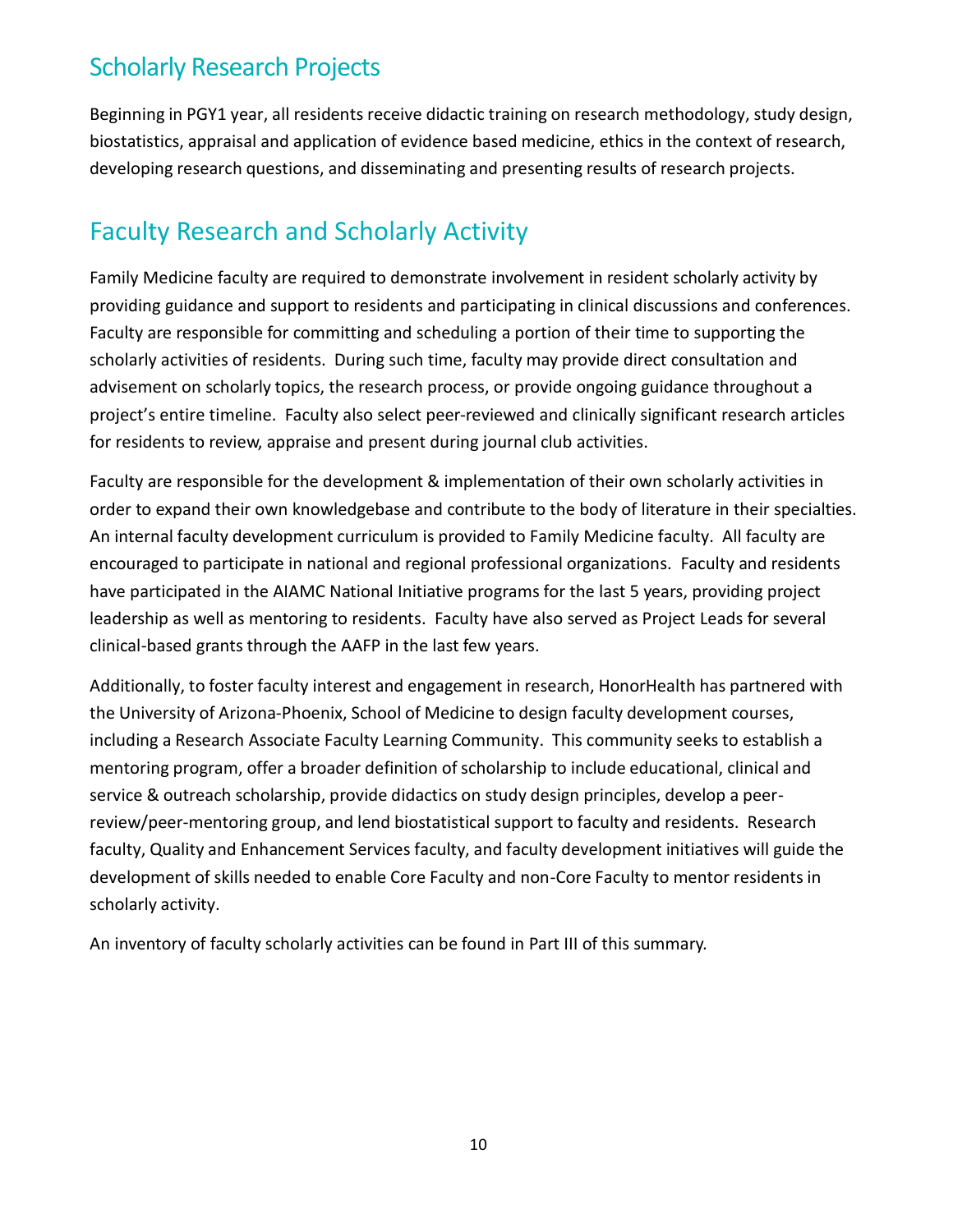# PART II - Resources for Scholarly Activity & Research

### Family Medicine Residency Program Online Resources

The Family Medicine Residency Program provides access to HonorHealth resources. It also provides faculty and residents with membership to the American Academy of Family Physicians and faculty memberships to the Society of Teachers in Family Medicine.

Additionally, the Family Medicine Residency Program provides funds up to \$1,500 per academic year to each resident. Funds are to be applied towards the purchase of educational materials or supplies such as books, journals or electronic medical resources. Eligibility for funding is dependent upon an 80% or higher level of conference attendance. Each resident is responsible for verifying their own eligibility. The Program Director reserves the right to deny reimbursement of purchases if they do not meet the parameters. Unused allowance does not transfer to the following year. Residents have the opportunity to obtain up to an additional \$1,500 per year for the presentation of scholarly activities at regional or national conferences. Eligibility and approval of these additional funds is at the discretion of the Program Director.

### HonorHealth Library Resources

**ACCESSIBILITY** HonorHealth Osborn Medical Center, Shea Medical Center and John C Lincoln Medical Center libraries provide 24/7 access to single workstations as well as meeting/collaboration space. The libraries also maintain a Web-based library portal which is available on-site through the employee intranet and off-site through Athens (authentication software). Librarians provide mobile app support for several key resources:

- UpToDate clinical decision support system
- Elsevier's ClinicalKey resource which contains the FirstConsult clinical decision support system along with thousands of high-impact electronic textbooks and journals, practice guidelines, over 340 procedure/skills videos, image library and PresentationMaker component to support presentations
- Micromedex drug information, IV compatibilities, drug/herbal/food interactions, other pharmaceutical tools & calculators; also includes Pediatric Essentials & NeoFax Essentials
- McGraw-Hill's Access Medicine resource which contains more than 100 fulltext medical books, a multimedia library, Diagnosaursas differential diagnosis tool, case studies, self- assessment resources and customizable patient education handouts.

**LIBRARIAN SUPPORT** A wide range of library services are provided by the HonorHealth librarian team, which consists of 4.0 FTE American Library Association accredited medical librarians. Outside of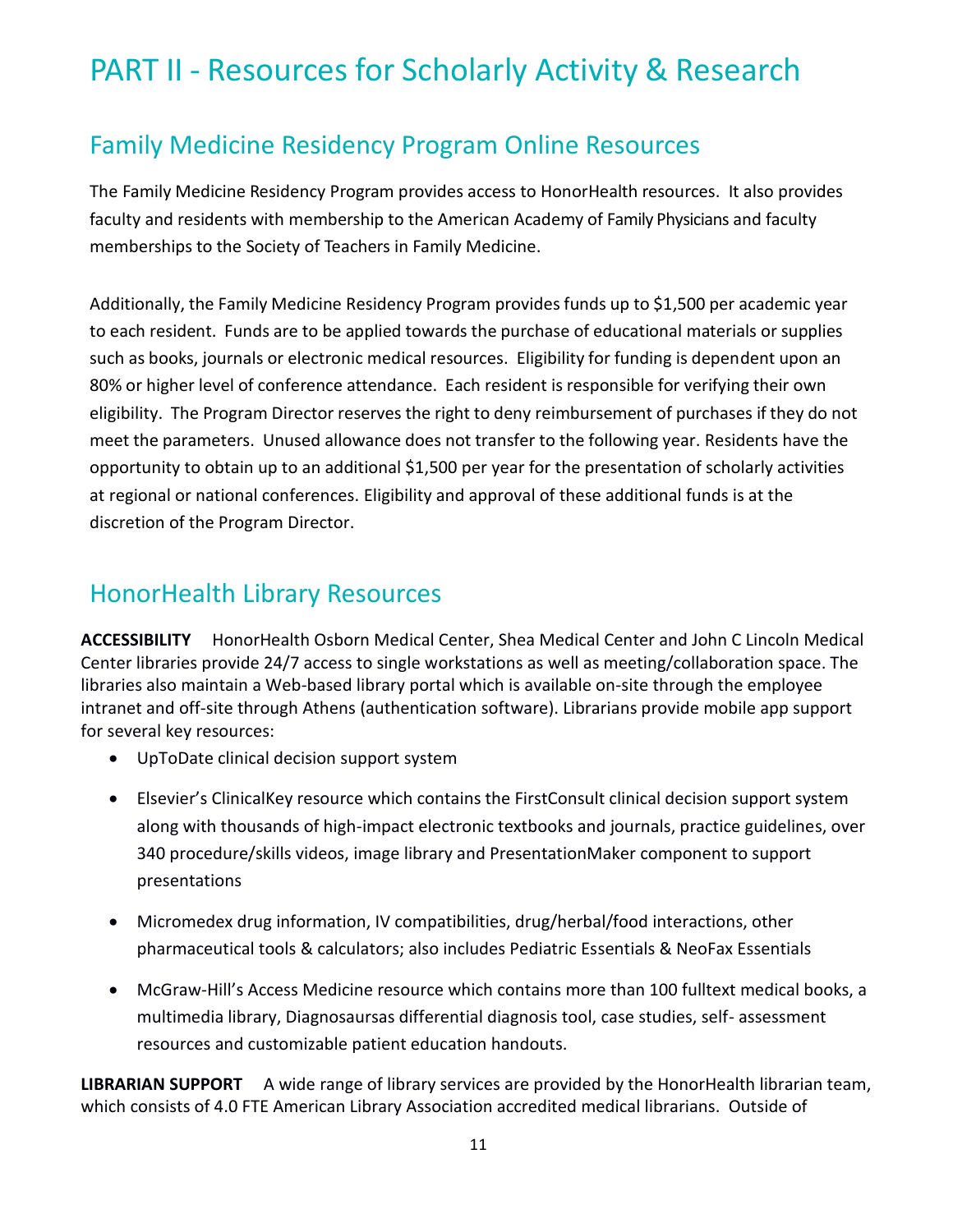physically staffed hours, librarians can be emailed or contacted by phone at the health science library locations.

Personalized services available at HonorHealth libraries include:

- Mediated (librarian-assisted) literature searching using databases and search engines that access published and unpublished evidence (results delivered with 48 hours of receiving request)
- Mediated "state of the science" literature reviews, including a synopsis of findings and critical appraisal of the literature, to support patient care needs
- Mediated searching for acute & chronic disease management and general health & wellness information for patients & families (results delivered within 48 hours of receiving request)
- Research consultations, including research question brainstorming and development using the PICOT algorithm, identification of appropriate resources for searching, search strategy development and database manipulation guidance
- Citation management, presentation and publishing support, including identification of appropriate journals to consider for submission and formatting, reference lists and footnoting support according to publisher's instructions for authors.
- Document retrieval & delivery (delivery frequently same-day, otherwise 1-3 days of receiving request)
- One-on-one and small group training on all library databases & tools, ranging from quick overviews of resources & research tools to advanced/expert search strategy training
- Technical assistance and training for the UpToDate clinical decision website and mobile app, the ClinicalKey site and mobile app, the Access Medicine site and mobile app and the Micromedex suite and mobile apps.
- Meeting and collaboration space, which includes an LCD TV and conference table with electrical outlets
- Provision of reliable, easy-to-read, evidence-based consumer health & wellness resources for patients & families as well as for residents & faculty as they communicate with and educate their patients
- Health literacy consultation services, including review of proposed patient education & discharge instructions and recommendations to improve readability and comprehension, which improves patient outcomes overall and reduces hospital readmissions

**CONTENT – GENERAL** HonorHealth Library Services provide access to numerous print & electronic resources. Many have been acquired through membership to the Arizona Health Information Network (AZHIN), a statewide consortium uniting communication technology and resource access in the Arizona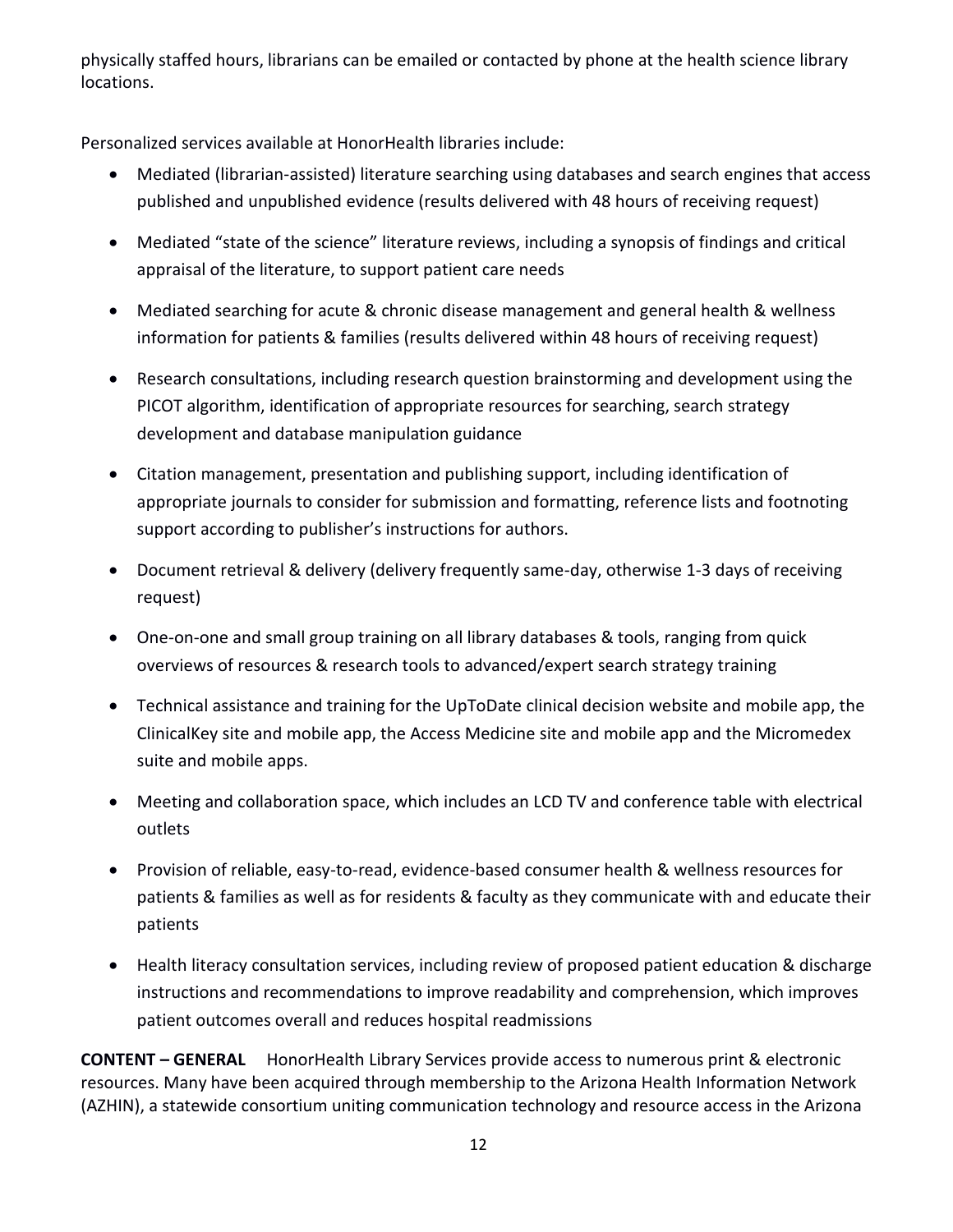health care and health education communities. Other resources are acquired through Library Service's operation budget and HonorHealth Foundation funding. Resources include:

- Evidence-based medicine (Cochrane Library, MedCalc3000, UpToDate, FirstConsult)
- Journal literature databases (PubMed, Ovid Medline, Ebsco Medline with Full Text, CINAHL Complete, Health Business Elite)
- Research and scholarly project tools (research instruments/scales, theses/dissertations)
- Faculty resources (ProceduresConsult, 2 minute medicine resource, Teacher Reference Center)
- eBooks, Full-text (Access Medicine, ClinicalKey, STAT!Ref, Ovid Books)
- eJournals, Full-text (JAMA and JAMA Archives, Lancet, NEJM, and thousands more through Medline with Full Text, CINAHL Complete, ClinicalKey and other database collections)
- Drug information (Micromedex and Lexi-Comp via UpToDate)
- Herbals & Supplements (Alternative Medicines database within Micromedex)

#### *See Appendix C for detailed descriptions of these resources.*

Electronic resources are easily accessible on-site via the employee/intranet site. They are also accessible off-site through authentication software (Athens). Athens accounts are assigned upon request.

**CONTENT – SUBJECT-SPECIFIC** HonorHealth Library Services provides access to a variety of electronic and print resources to directly support the educational & reference needs of Family Medicine residents & faculty, including textbooks, journals and multimedia content.

### HonorHealth Research Institute

The HonorHealth Research Institute (HRI) provides both institutional and scientific review for all research activities at the organization, including the scholarly projects of residents and faculty. All research performed at HonorHealth is based on scientific principles and carried out using the highest quality standards. The HRI assists is setting the standard for excellence in personalized healthcare by developing a culture of inquisitiveness, leading to the provision of the best evidence-based medicine to patients and the community. HRI provides the following:

- research administration staff responsible for ensuring that all research performed at HonorHealth is in compliance with relevant state and Federal requirements and that if fulfills the HonorHealth mission;
- documentation to guide researchers through the process of both investigator- and sponsorinitiated studies;
- guidance on scientific and institutional review board submissions;
- access to human subject protections training;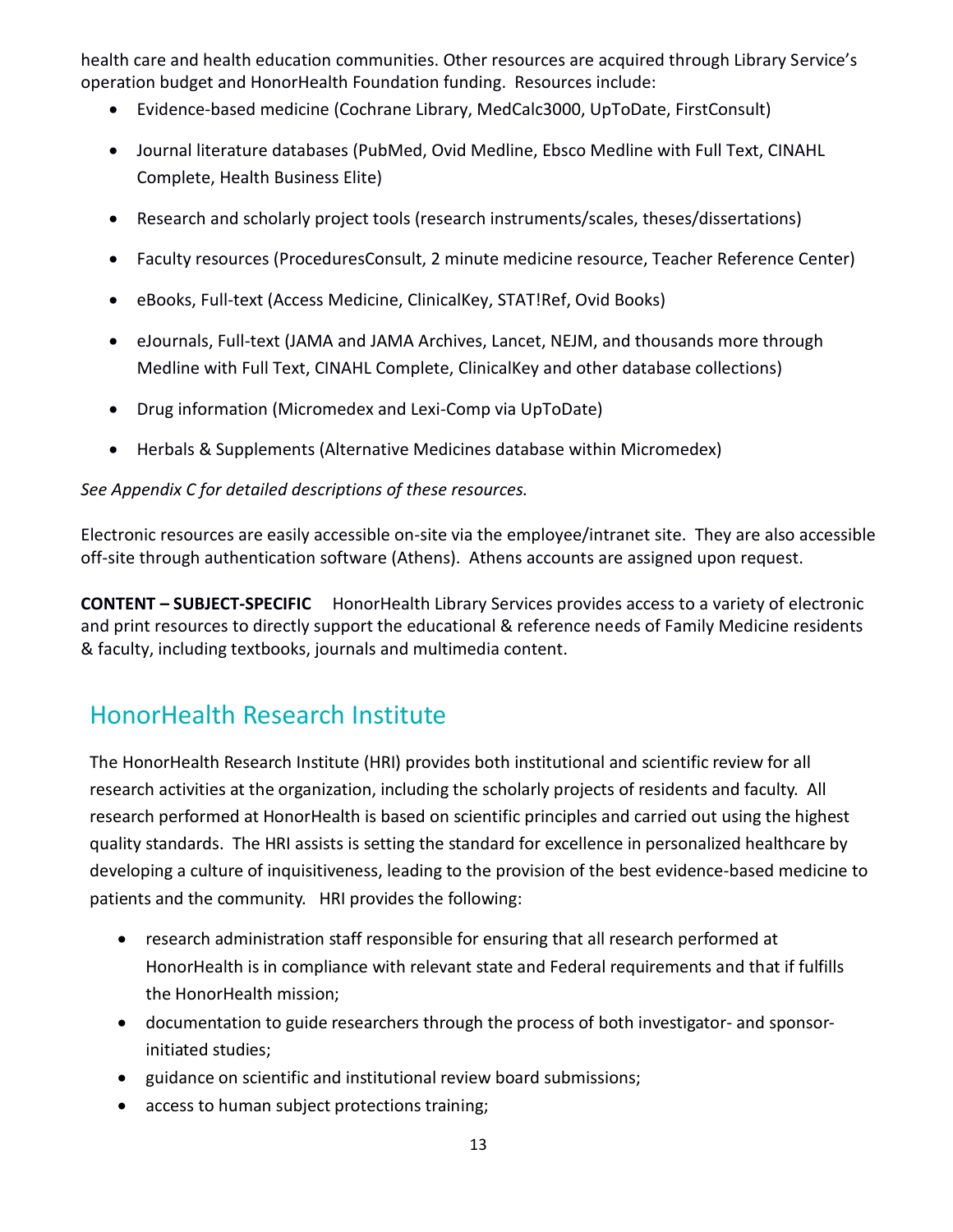- access to local resources, including statisticians and other personnel experienced in research;
- Office of Sponsored Programs (OSP), which is responsible for supporting researchers in the identification and submission of grants.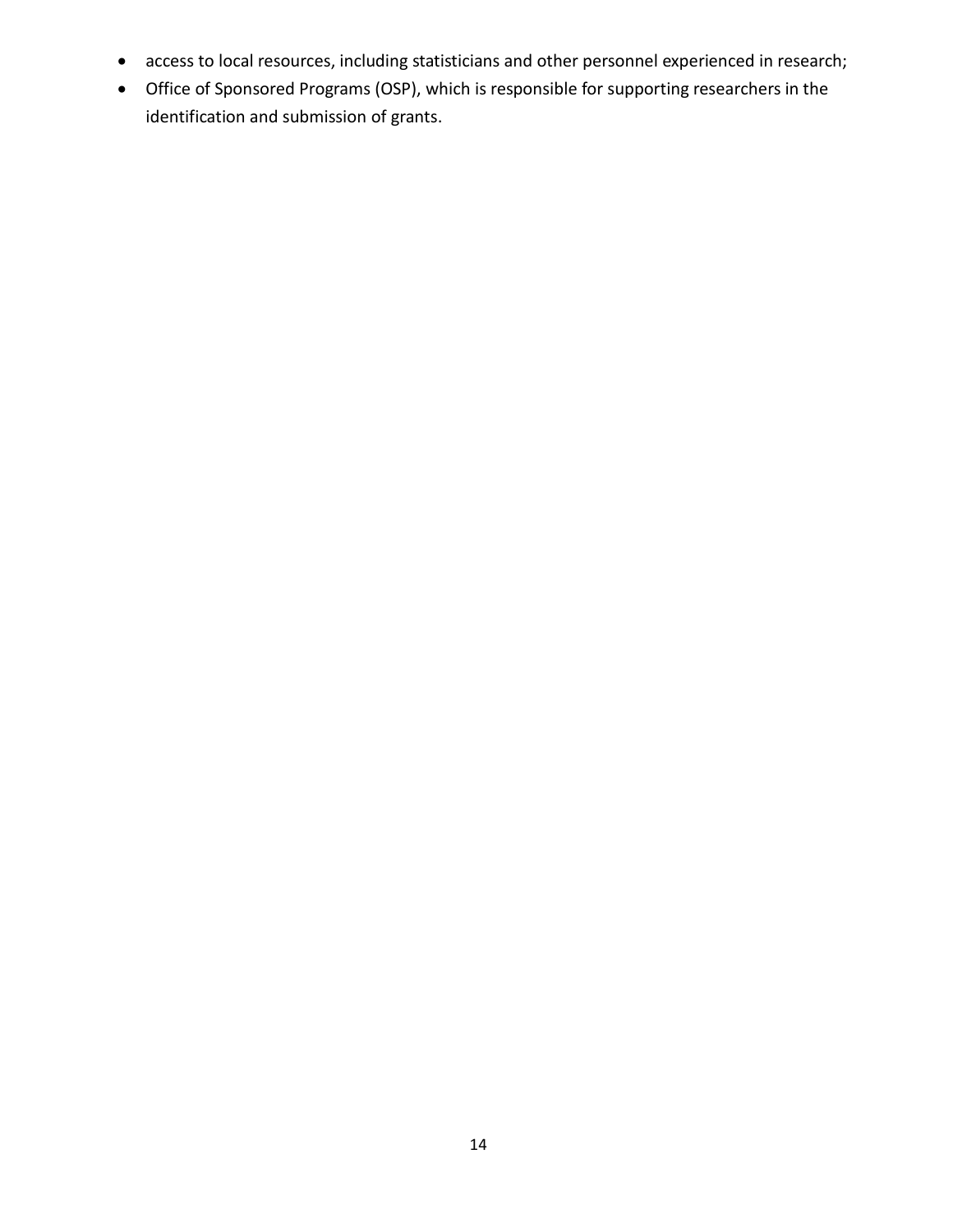### PART III – INVENTORY OF SCHOLARLY ACTIVITIES

### Resident Activities

#### **QUALITY IMPROVEMENT PROJECTS**

| Trainee Name(s)                         | <b>PGY</b>                       | <b>Scholarly Project Title</b>                                                                                                                                                                                                                                                                                                                                                                        | Completion                |
|-----------------------------------------|----------------------------------|-------------------------------------------------------------------------------------------------------------------------------------------------------------------------------------------------------------------------------------------------------------------------------------------------------------------------------------------------------------------------------------------------------|---------------------------|
| Wypiszynski, S.                         | PGY <sub>2</sub>                 | "Improving mammogram Screening for the Orange<br>Team" Worked to improve mammogram screening<br>rates to the orange team from January 2019-June<br>2019. (2019, June 19)                                                                                                                                                                                                                              | 06/19/19                  |
| Holman, B.                              | PGY <sub>2</sub>                 | "Control of Hypertension" A review of the<br>interventions and results of the green team's attempt<br>to increase the percent of controlled patients among<br>the hypertensive population. (2019, June 14)                                                                                                                                                                                            | 06/14/19                  |
| McColl, H<br>Soweidan, D.<br>DeGrio, A. | PGY <sub>2</sub><br>PGY3<br>PGY3 | "Improving Diabetes Control at NOAH Heuser FMC"<br>Our goal is to increase the amount of controlled<br>diabetic patients, defines as a hemoglobin A1c less<br>than 9.0 at NOAH Heuser Family Medicine to 67.0%<br>by January 1, 2018 and monitor reductions<br>thereafter. (Fall 2018-Spring 2019)                                                                                                    | Fall 2018-<br>Spring 2019 |
| Patton, C.                              | PGY3                             | "Improve PNA Vaccine Rates in Those Over The Age of<br>65 Years Old" Implemented two PDSA cycles to<br>improve PNA vaccine rates in adults over the age of<br>65. First was implementing a standing order for all<br>over 65 audits to get PNA vaccine with MA order.<br>Second was to send PNA prescription to pharmacy on<br>all adults over 65 that are requesting refills. (2018,<br>December 21) | 12/21/18                  |
| Simmons, P.                             | PGY3                             | 'Hypertension" QI project as team lead using<br>Hypertension as studied quality metric. (2018,<br>December 14)                                                                                                                                                                                                                                                                                        | 12/14/18                  |

#### **PRESENTATIONS/POSTERS/ABSTRACTS**

| Trainee Name(s) | <b>PGY</b>       | <b>Scholarly Project Title</b>                                                                               | Completion |
|-----------------|------------------|--------------------------------------------------------------------------------------------------------------|------------|
| Webb, J.        | PGY2             | Presented: "The Geriatric Fall" Geriatrics Case<br>Conference (2019, June 25)                                | 06/25/19   |
| Saini, J.       | PGY <sub>2</sub> | Presented: "AFP May Journal Review" PGY-2 Noon<br>Conference, HonorHealth, Scottsdale, AZ. (2019, May<br>22) | 05/22/19   |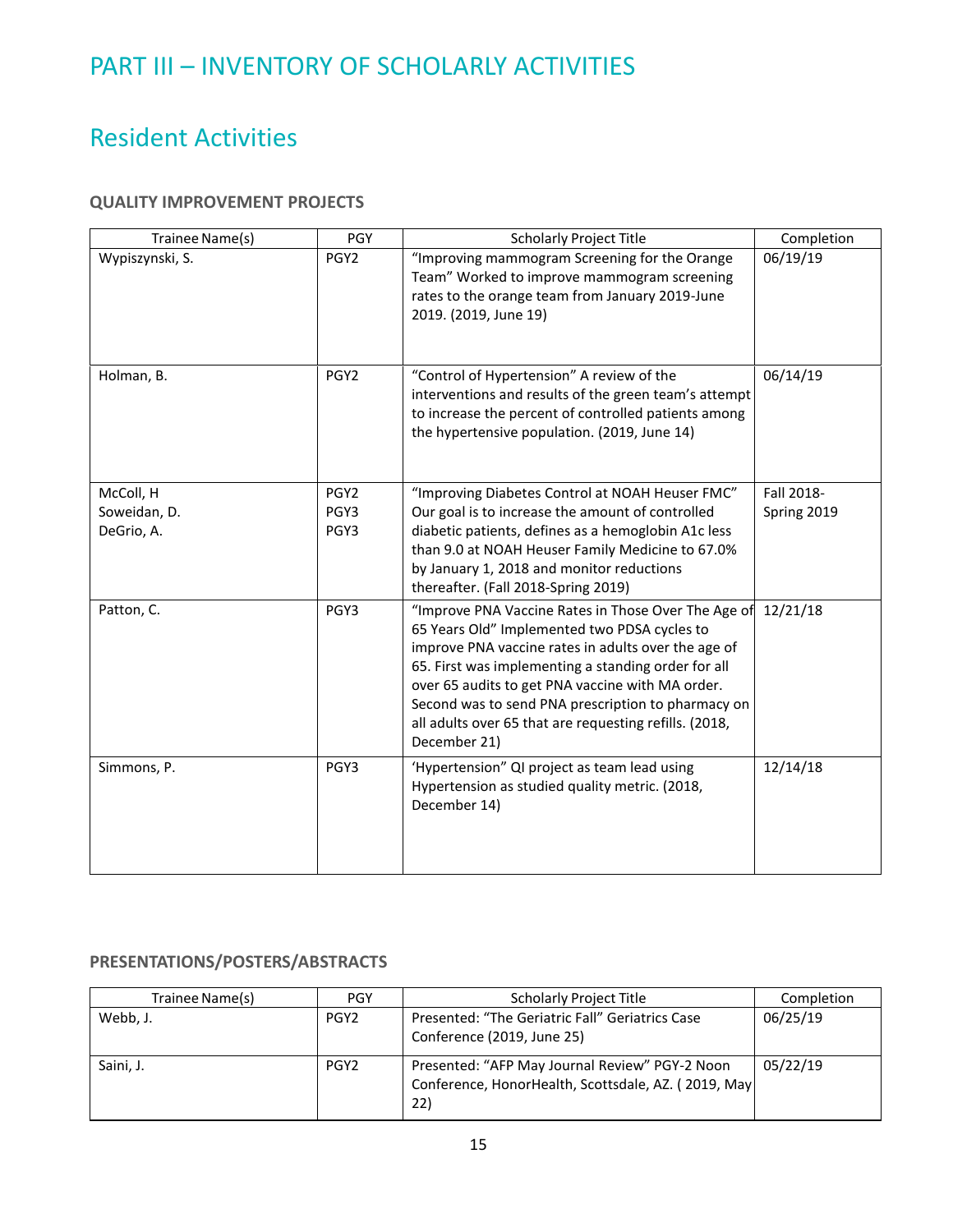| Soweidan, D.                       | PGY3             | Presented: "Direct Oral Anticoagulants" Grand<br>Rounds, HonorHealth, Scottsdale AZ (2019, May 21)                                                                                                                                                          | 05/21/19 |
|------------------------------------|------------------|-------------------------------------------------------------------------------------------------------------------------------------------------------------------------------------------------------------------------------------------------------------|----------|
| Wagner, T.                         | PGY <sub>2</sub> | Presented: "Primary Care for MSM" Grand Rounds,<br>HonorHealth, Scottsdale AZ (2019, May 14)                                                                                                                                                                | 05/14/19 |
| James, A.                          | PGY3             | Academic Medicine Curriculum Development,<br>Phoenix, AZ (2019, May 10)                                                                                                                                                                                     | 05/10/19 |
| Crooks, K                          | PGY3             | Presented: Crooks, K., Darby-Stewart, A., Turner, A.,<br>Bisk, D., Dockery-Cleva, M. " Roadmap to Joy in<br>Inclusive Clinical Leadership" IHI Summit on<br>Improving Patient Care, Institute for Healthcare<br>Improvement, San Francisco, CA (2019 May 4) | 05/04/19 |
| Dyer-Giaquinto, A.                 | PGY1             | Poster Presented: "Gemella Haemolysans? What's<br>That?" Academic Excellence Day, University of<br>Arizona, College of Medicine, Phoenix, AZ (2019 May<br>1)                                                                                                | 05/01/19 |
| Perry, J.<br>Wagner, T.            | PGY1<br>PGY2     | Presented: 'Steroid Resistant Autoimmune Hemolytic<br>Anemia" Academic Excellence Day, University of<br>Arizona, College of Medicine, Phoenix, AZ (2019 May<br>1)                                                                                           | 05/01/19 |
| Holman, B.                         | PGY <sub>2</sub> | Presented: "Physician Aid-in-Dying" Grand Rounds,<br>HonorHealth, Scottsdale AZ (2019, April 16)                                                                                                                                                            | 04/16/19 |
| Patton, C.                         | PGY3             | Presented: "Board Review" Presented at Chief's<br>Rounds, HonorHealth Family Medicine, Scottsdale, AZ<br>(2019, March 27)                                                                                                                                   | 03/27/19 |
| Dyer-Giaquinto, A.<br>DeGrio, A.   | PGY1<br>PGY3     | Presented: Dyer-Giaquinto, A., DeGrio, A.MMI,<br>HonorHealth, Phoenix, AZ (2019, March 22)                                                                                                                                                                  | 03/22/19 |
| Saini, J.                          | PGY2             | Presented: "Syncope in Primary Care" Grand Rounds,<br>HonorHealth, Scottsdale AZ (2019, March 19)                                                                                                                                                           | 03/19/19 |
| Dyer-Giaquinto, A.<br>Golek, H.    | PGY1<br>PGY1     | Idea Submission: Dyer-Giaquinto, A.,<br>Golek, H. "Do or Tell" Back to Bedside (2019 March<br>15)                                                                                                                                                           | 03/15/19 |
| Webb, J.                           | PGY <sub>2</sub> | Presented: "Hospice and Palliative Medicine: A<br>Continuum of Holistic Care" Grand Rounds,<br>HonorHealth, Scottsdale AZ (2019, March 12)                                                                                                                  | 03/12/19 |
| McColl, H.                         | PGY2             | Presented: "Hot Topics Hospital Medicine" Grand<br>Rounds, HonorHealth, Scottsdale AZ (2019, February<br>12)                                                                                                                                                | 02/12/19 |
| Wypiszynski, S.                    | PGY <sub>2</sub> | Presented: "Caring for Inpatient Breastfeeding<br>Mothers" Grand Rounds, HonorHealth, Scottsdale AZ<br>(2019, January 22)                                                                                                                                   | 01/22/19 |
| Dyer-Giaquinto, A.<br>Nageotte, R. | PGY1<br>PGY1     | Presented: Rutkowski, R., Nageotte, R., Dyer-<br>Gianguinto, A. "Tar Wars" Scottsdale, AZ (2019,<br>January 18)                                                                                                                                             | 01/18/19 |
| Wagner, T.                         | PGY2             | Presented: "Sexual Health in the Elderly" Geriatrics<br>Case Conference (2019, January 15)                                                                                                                                                                  | 01/15/19 |
| James, A.                          | PGY3             | Presented: "Heart Failure Readmission Prevention<br>Strategies" Grand Rounds, HonorHealth, Scottsdale<br>AZ (2018, December 18)                                                                                                                             | 12/18/18 |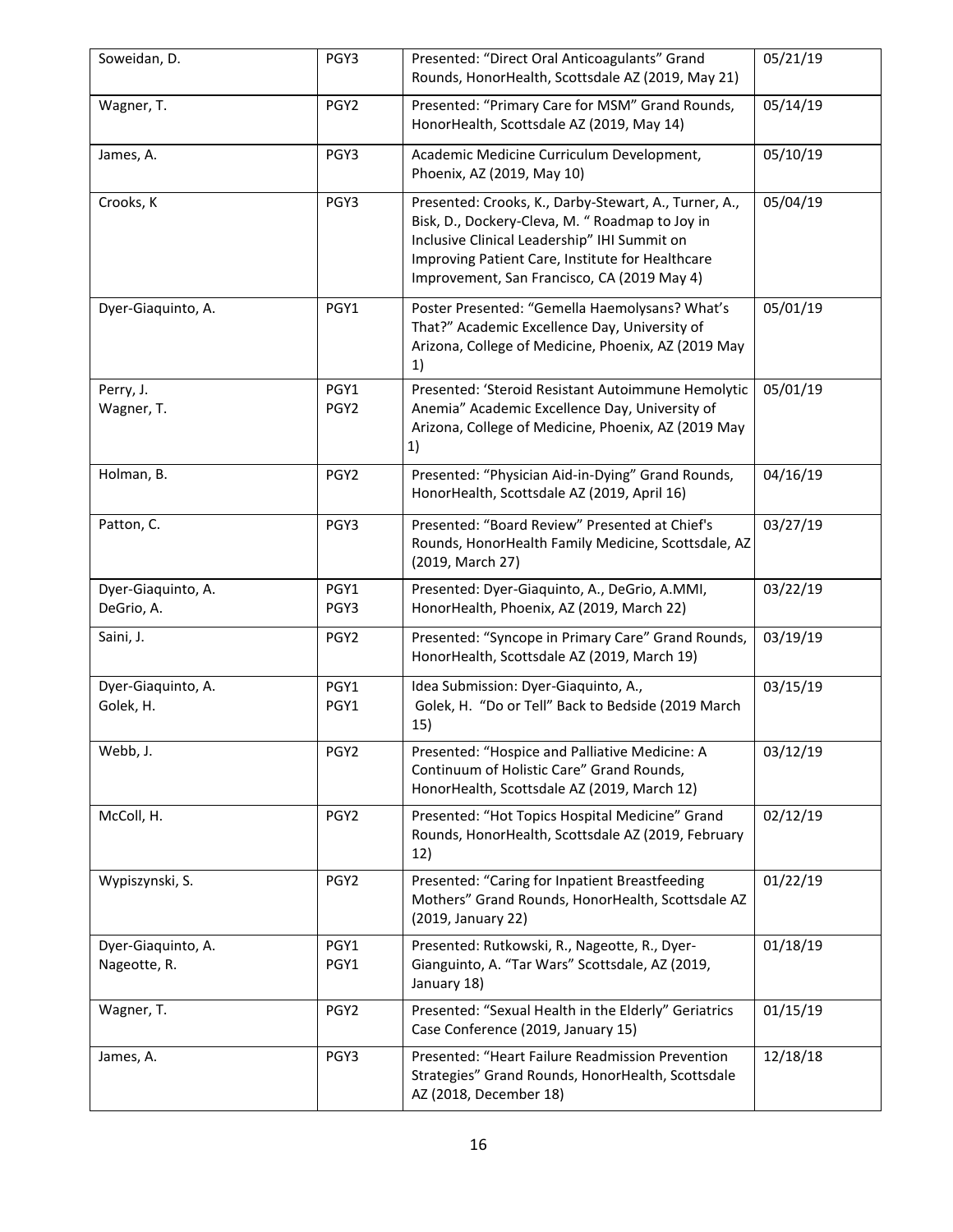| Dyer-Giaquinto, A. | PGY1             | Presented: MMI, HonorHealth, Scottsdale, AZ (2018,<br>November 30)                                                                        | 11/30/18 |
|--------------------|------------------|-------------------------------------------------------------------------------------------------------------------------------------------|----------|
| Saini, J.          | PGY <sub>2</sub> | Presented: "The Elderly Driver" Geriatrics Case<br>Conference (2018, November 28)                                                         | 11/28/18 |
| Patton, C.         | PGY3             | Presented: "Combative Patient: Recognition and<br>Management" Grand Rounds, HonorHealth,<br>Scottsdale AZ (2018, November 20)             | 11/20/18 |
| Parker, F. J.      | PGY3             | Presented: "Battleship Board Review" Presented at<br>Chief's Rounds, HonorHealth Family Medicine,<br>Scottsdale, AZ (2018, November 14)   | 11/14/18 |
| Crooks, K          | PGY3             | Presented: "COPD: Examining Readmission and<br>Mortality" Grand Rounds, HonorHealth, Scottsdale AZ<br>(2018 November 13)                  | 11/13/18 |
| Miller, D.         | PGY3             | Presented: "Pneumonia" Grand Rounds,<br>HonorHealth, Scottsdale AZ (2018, October 23)                                                     | 10/23/18 |
| Parker, F. J.      | PGY3             | Presented: "Healthcare-Associated Infections" Grand<br>Rounds, HonorHealth, Scottsdale AZ (2018, October<br>16)                           | 10/16/18 |
| Wypiszynski, S.    | PGY <sub>2</sub> | Presented: MMI, HonorHealth, Phoenix, AZ (2018,<br>October 12)                                                                            | 10/12/18 |
| Wagner, T.         | PGY <sub>2</sub> | Presented: "AFP Review" PGY-2 Noon Conference<br>(2018, October 3)                                                                        | 10/03/18 |
| Parker, F. J.      | PGY3             | Presented: "Antibiotic Review Part 1" Presented at<br>Chief's Rounds, HonorHealth Family Medicine,<br>Scottsdale, AZ (2018, September 25) | 09/25/18 |
| DeGrio, A.         | PGY3             | Presented: "Opiate Stewardship" " Grand Rounds,<br>HonorHealth, Scottsdale AZ (2018 September 18)                                         | 09/18/18 |
| Simmons, P.        | PGY3             | Presented: "Glycemic Control in the Hospitalized<br>Patient" Grand Rounds, HonorHealth, Scottsdale AZ<br>(2018, September 11)             | 09/11/18 |
| James, A           | PGY3             | AAFP Article Review, PSY-3 Noon Conference (2018,<br>August 30)                                                                           | 08/30/18 |
| McColl, H          | PGY2             | "Pain Management in Geriatrics" Geriatrics Case<br>Conference (2018, August 28)                                                           | 08/28/18 |
| Wypiszynski, S.    | PGY <sub>2</sub> | Presented: "Benefits of Exercise" Geriatrics Case<br>Conference (2018, July 25)                                                           | 07/25/18 |
| Parker, F. J.      | PGY3             | Presented: Chief's Rounds, HonorHealth Family<br>Medicine, Scottsdale, AZ (2018, July 24)                                                 | 07/24/18 |

#### **PROFESSIONAL ACTIVITIES/COMMITTEES/LEADERSHIP**

| <b>Trainee Name(s)</b> | <b>PGY</b> | <b>Scholarly Activity Title</b>                                  | <b>Completion</b> |
|------------------------|------------|------------------------------------------------------------------|-------------------|
| James, A.              | PGY3       | Ethics Committee, HonorHealth, Scottsdale, AZ (2019,<br>March 7) | 03/07/19          |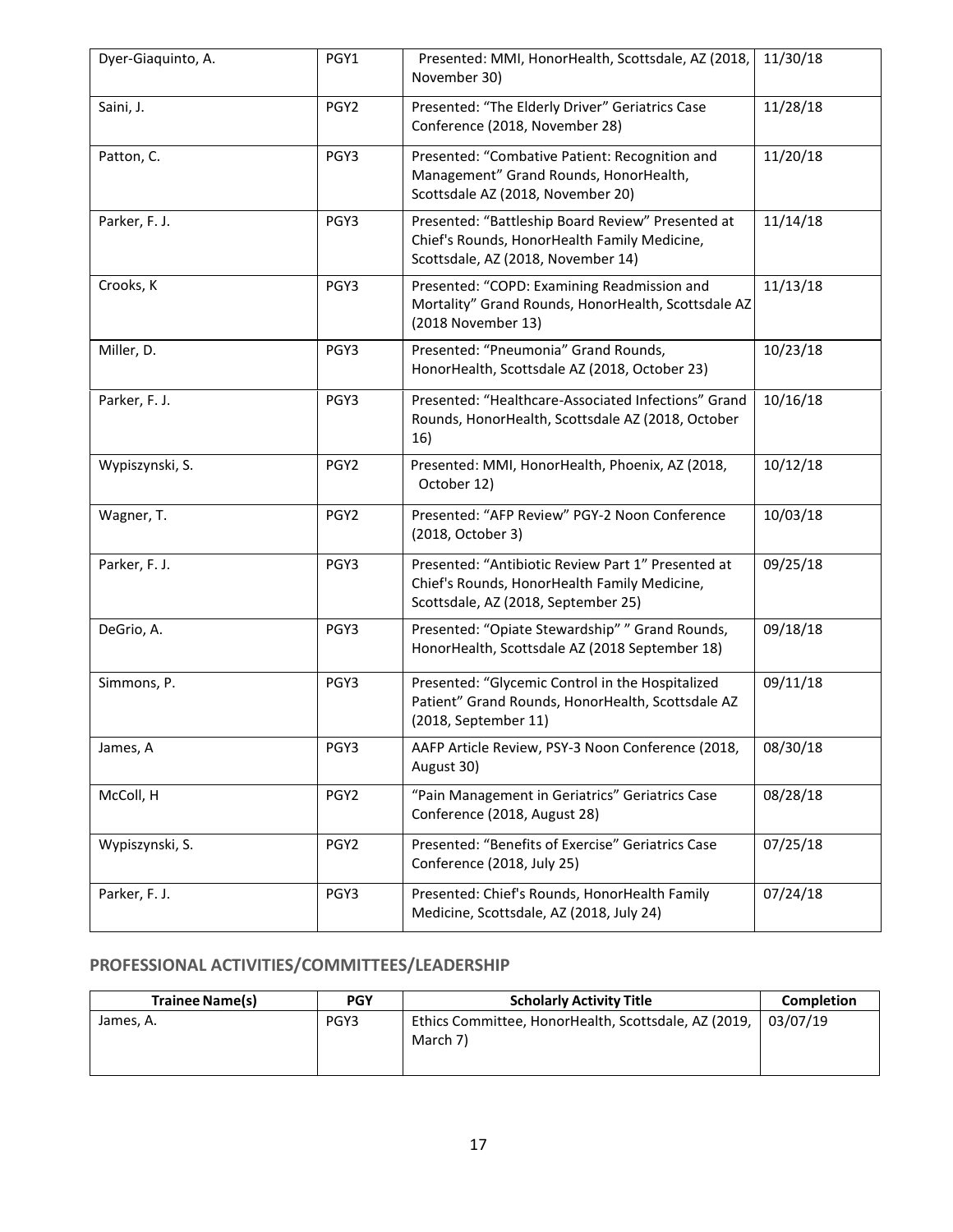| Chaung, M.                                           | PGY1                                     | High Utilizer Patient meeting, (Discharging resident for<br>high utilizer patient). (2018-2019)                                                                                                                        | 2018-2019 |
|------------------------------------------------------|------------------------------------------|------------------------------------------------------------------------------------------------------------------------------------------------------------------------------------------------------------------------|-----------|
| DeGrio, A.                                           | PGY3                                     | Wellness Committee, Working on initiative to study<br>resident wellness after intervention, HonorHealth TPK,<br>Scottsdale AZ (2018-2019)                                                                              | 2018-2019 |
| McColl, H.<br>Miller, D.<br>Parker, F.<br>Patton, C. | PGY <sub>2</sub><br>PGY3<br>PGY3<br>PGY3 | <b>Hospitalist Committee Meeting (Discussed</b><br>readmission rates, reimbursement to hospitals across<br>the organization, star ratings, and coordination of<br>care) HonorHealth Osborn, Scottsdale, AZ (2018-2019) | 2018-2019 |
| Parker, F.                                           | PGY3                                     | Utilization Management Committee Meeting,<br>HonorHealth, Scottsdale, AZ (2018, May 25)                                                                                                                                | 05/25/18  |
| James, A.                                            | PGY3                                     | GMEC Housestaff Leadership Council, HonorHealth,<br>Scottsdale, AZ (2018, March 19)                                                                                                                                    | 03/19/18  |

#### **PEER REVIEWED JOURNAL ARTICLE/ABSTRACT**

| <b>Faculty Name(s)</b> | <b>Scholarly Project Title</b>                                                                                                                                 |
|------------------------|----------------------------------------------------------------------------------------------------------------------------------------------------------------|
| Miller. D.             | "Spontaneous Rectus Sheath Hematoma as a Complication of Anticoagulant and<br>Antiplatelet Therapy: A Case Report.]" RSH in COPD Exacerbation (2019, April 22) |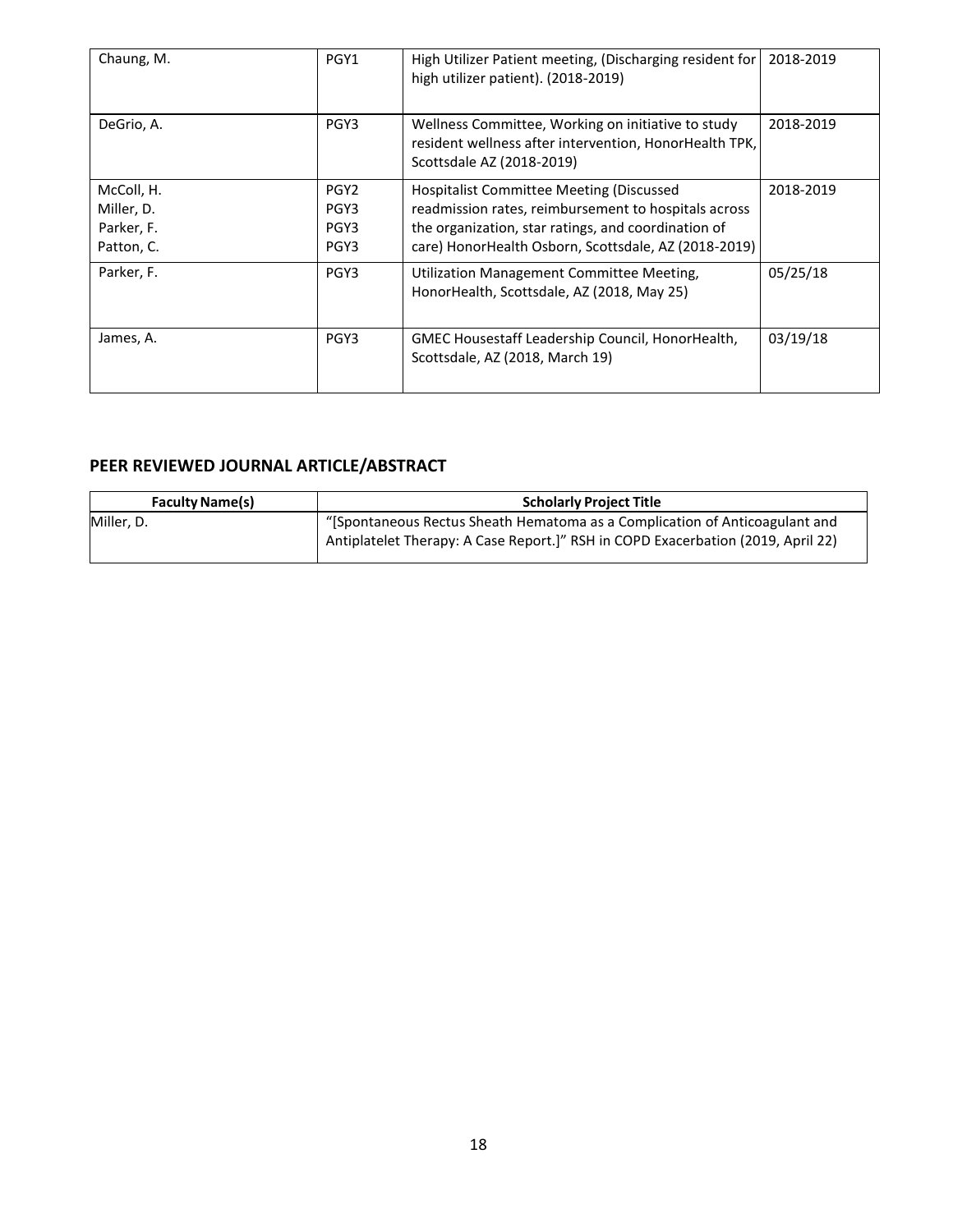# Faculty Activities

#### **PRESENTATIONS/POSTERS/ABSTRACTS**

| <b>Faculty Name(s)</b>          | <b>Scholarly Project Title</b>                                                                                                                                            |
|---------------------------------|---------------------------------------------------------------------------------------------------------------------------------------------------------------------------|
| Bisk, D., Darby-Stewart, A.,    | Presented: Crooks, K., Darby-Stewart, A., Turner, A., Bisk, D., Dockery-Cleva, M. "                                                                                       |
| Turner, A.                      | Roadmap to Joy in Inclusive Clinical Leadership" IHI Summit on Improving Patient                                                                                          |
|                                 | Care, Institute for Healthcare Improvement, San Francisco, CA (2019 May 4)                                                                                                |
| Darby-Stewart, A.               | Presented: "Most Important Papers of 2018" Mayo Primary Care Clinical Reviews                                                                                             |
|                                 | 2019, Mayo Clinic Arizona, Scottsdale, AZ (2019, March 23)                                                                                                                |
|                                 |                                                                                                                                                                           |
| Bisk, D.                        | Presented Poster: Bisk, D., Moyer, D. "Using Simulation to Prepare Residents to                                                                                           |
| Moyer, D.                       | Practice Effectively in the Opioid Crisis" Innovations in Medical Education, Keck                                                                                         |
|                                 | School of Medicine of USC, Los Angeles, CA (2019 February 23)                                                                                                             |
| Moyer, D., Zayas-Bazan, J.      | Presented: "Tips for Giving Effective Feedback" University of Arizona Faculty                                                                                             |
|                                 | Development Fellowship, Phoenix, AZ (2019, January 11)                                                                                                                    |
| Darby-Stewart, A.               | Presented: "Trans-Feminine Care" Internal Medicine Grand Rounds, Scottsdale, AZ                                                                                           |
|                                 | (2018, June 14)                                                                                                                                                           |
|                                 |                                                                                                                                                                           |
| Zayas-Bazan, J, Moyer, D        | Presented: "Quicker results? Using QR Codes to Improve Didactic Evaluation<br>Response Rates" Swimming Ahead: Medical Research at HonorHealth: The ResQIPS                |
|                                 | Framework (2018, May 30)                                                                                                                                                  |
|                                 |                                                                                                                                                                           |
| Darby-Stewart, A.               | Presented: "Advances in Primary Care - The Year's Most Important Papers" (Best of                                                                                         |
|                                 | the Medical Literature), Mayo Primary Care Clinical Reviews, Mayo Clinic, Scottsdale<br>AZ (2018, March 22)                                                               |
|                                 |                                                                                                                                                                           |
| Moyer, D., Zayas-Bayan, J.      | Presented: "Quicker results? Using QR Codes to Improve Didactic Evaluation                                                                                                |
|                                 | Response Rates" 2018 Scholarly Teaching Symposium University of Arizona College                                                                                           |
|                                 | of Medicine, Phoenix (2018, April 18)                                                                                                                                     |
| Zayas-Bayan, J., Moyer, D.      | Presented: "Feedback: Best Practices" University of Arizona College of Medicine                                                                                           |
|                                 | Faculty Development Program, Phoenix (2017, December 8)                                                                                                                   |
|                                 |                                                                                                                                                                           |
| Moyer, D.                       | Poster presented: Moyer D., Hartmark-Hill, J., Radhakrishnan, P. et al. "Joint Faculty                                                                                    |
|                                 | Development Program: Improving Clinical Education through Hybrid Learning."                                                                                               |
|                                 | Society for Academic Continuing Medical Education (SACME) Annual Conference,                                                                                              |
|                                 | Scottsdale AZ (2017 May 17)                                                                                                                                               |
| Marlow, R.                      | Presented: Fields, M., Marlow, R. "Pasteurella Multocida Bacterial Peritonitis in a 62-<br>year-old male: a case report." Academic Excellence Day, University of Arizona, |
|                                 | College of Medicine, Phoenix, AZ (2017 May 3)                                                                                                                             |
|                                 |                                                                                                                                                                           |
| Zayas-Bazan, J.                 | Presented: "TEDtalk: Development of a Program to Address Food Insecurity at an                                                                                            |
|                                 | FQHC." HonorHealth ResQIPS Conference "Diving into Medical Research at                                                                                                    |
|                                 | HonorHealth: The ResQIPS Framework". Scottsdale AZ (2017 Apr 13)                                                                                                          |
|                                 |                                                                                                                                                                           |
| Darby-Stewart, A., Rosas,<br>J. | Presented: "TEDtalk: Using teams for Quality Improvement." HonorHealth ResQIPS<br>Conference "Diving into Medical Research at HonorHealth: The ResQIPS                    |
|                                 | Framework". Scottsdale AZ (2017 Apr 13)                                                                                                                                   |
|                                 |                                                                                                                                                                           |
| Zayas-Bazan, J., Kegowicz, C.   | Poster presented: "Utilization of Community Resources to Address Food Insecurity in                                                                                       |
|                                 | a FQHC." National Meeting, AIAMC (Association of Independent Academic Medical                                                                                             |
|                                 | Centers), Amelia Island, FL (2017 Apr 1)                                                                                                                                  |
|                                 |                                                                                                                                                                           |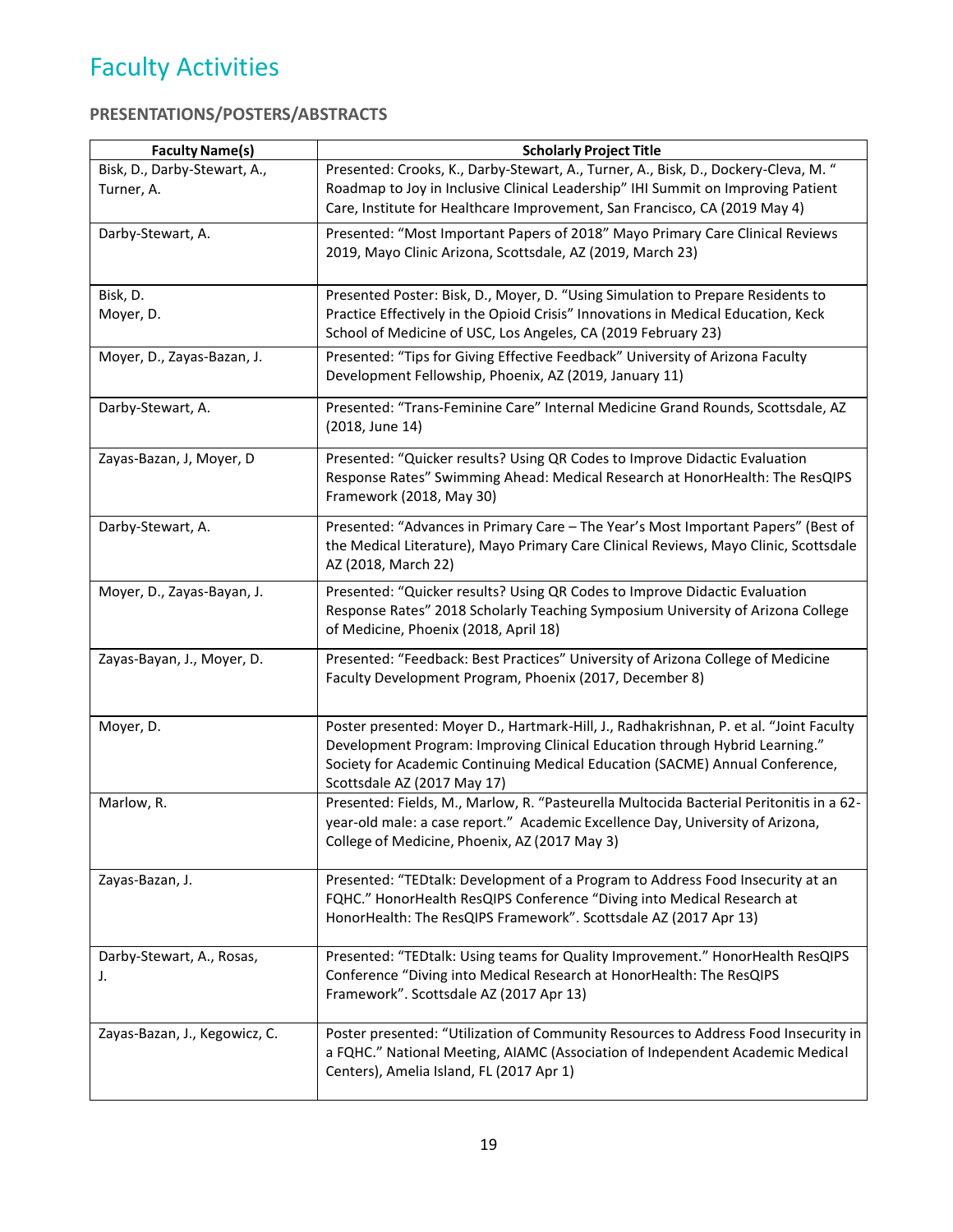| Moyer, D, Kegowicz, C., Rosas, J.         | Presented: Moyer, D, Kegowicz, C., Rosas, J. "Teaching Transitions of Care: Finding<br>New Solutions to Old Problems." PDW-RPS Residency Education Symposium, AAFP,<br>Kansas City, MO (2017 Mar 27)                                                               |
|-------------------------------------------|--------------------------------------------------------------------------------------------------------------------------------------------------------------------------------------------------------------------------------------------------------------------|
| Kegowicz, C., Zayas-Bazan, J.             | Presented: Kegowicz, C., Zayas-Bazan, J. "Development of a Program to Address<br>Food Insecurity at an FQHC." PDW-RPS Residency Education Symposium, AAFP,<br>Kansas City, MO (2017 Mar 26)                                                                        |
| Marlow, R.                                | Presented: "Dysuria, Fatigue/Depression." Interactive Oral Presentations, University<br>of Arizona College of Medicine - Phoenix Problem Solving Sessions. Phoenix AZ (2017<br>May $2)$                                                                            |
| Marlow, R.                                | Presented: "Dysuria, Fatigue/Depression." Interactive Oral Presentations, University<br>of Arizona College of Medicine - Phoenix Problem Solving Sessions. Phoenix AZ (2017<br>Feb 7)                                                                              |
| Tytler, S.                                | Poster Presented: "Pregnancy Can Kill: A Rare Cause of Coagulopathy in a Pregnant<br>Patient" American College of Physicians-Indiana Chapter, Indianapolis, IN (2017)                                                                                              |
| Tytler, S.                                | Poster Presented: "Recurrent Hyperammonemia in a Patient with Multiple Myeloma:<br>A Case Report" American College of Physicians-Indiana Chapter, Indianapolis, IN<br>(2017)                                                                                       |
| Tytler, S.                                | Poster Presented: "Acute Fatty Liver Disease of Pregnancy: A Case Report and<br>Literature Review" Family Medicine Midwest Conference, Rosemont, IL (2017)                                                                                                         |
| Marlow, R.                                | Presented: "Dysuria, Fatigue/Depression." Interactive Oral Presentations, University<br>of Arizona College of Medicine - Phoenix Problem Solving Sessions. Phoenix AZ (2016<br>Aug 2)                                                                              |
| Bisk, D.                                  | Presented: "Hospital Acquired Clostridium Difficile" Grand Rounds, HonorHealth,<br>Scottsdale AZ (2016, May)                                                                                                                                                       |
| Moyer, D.; Zayas-Bazan, J.;<br>Marlow, R. | Presented: Moyer D, Zayas-Bazan J, Marlow R. "Use of High Fidelity Simulation to<br>Improve Family Medicine Resident Confidence in Managing Unstable Patients.<br>Society of Teachers of Family Medicine Annual Spring Conference, Minneapolis, MN<br>(2016 May 3) |
| Kegowicz, C.; Moyer, D.; Rosas. J.        | Kegowicz C, Moyer D, Rosas J. "Extending the Residency Family: Development of an<br>Office Staff Curriculum Within a Family Medicine Residency Practice." Society of<br>Teachers of Family Medicine Annual Spring Conference, Minneapolis, MN (2015<br>May $2)$    |
| Kegowicz, C.; Moyer, D.; Rosas. J.        | Kegowicz C, Moyer D, Rosas J. "Teaching Transitions of Care: Finding New Solutions<br>to an Old Problem." Society of Teachers of Family Medicine Annual Spring<br>Conference, Minneapolis, MN (2015 May 1)                                                         |
| Ellis, W.; Moyer, D.; Rosas, J.           | Ellis W, Moyer D, Rosas J. "Simulation Training: A Novel Approach to Primary Care<br>Behavioral Health Training." Society of Teachers of Family Medicine Annual Spring<br>Conference, Minneapolis, MN (2016 May 1)                                                 |
| Zayas-Bazan, J.                           | Poster presentation: "Utilization of Community Resources to Address Food<br>Insecurity in a FQHC." Alliance of Academic Independent Medical Centers (AIAMC)<br>National Conference, Tucson, AZ (2016 Apr)                                                          |
| Kegowicz, C.                              | Lecturer, Advanced Life Support in Obstetrics (ALSO) Course, Arizona Academy of<br>Family Physicians and the Family Medicine residency programs in Phoenix, AZ<br>(Present)                                                                                        |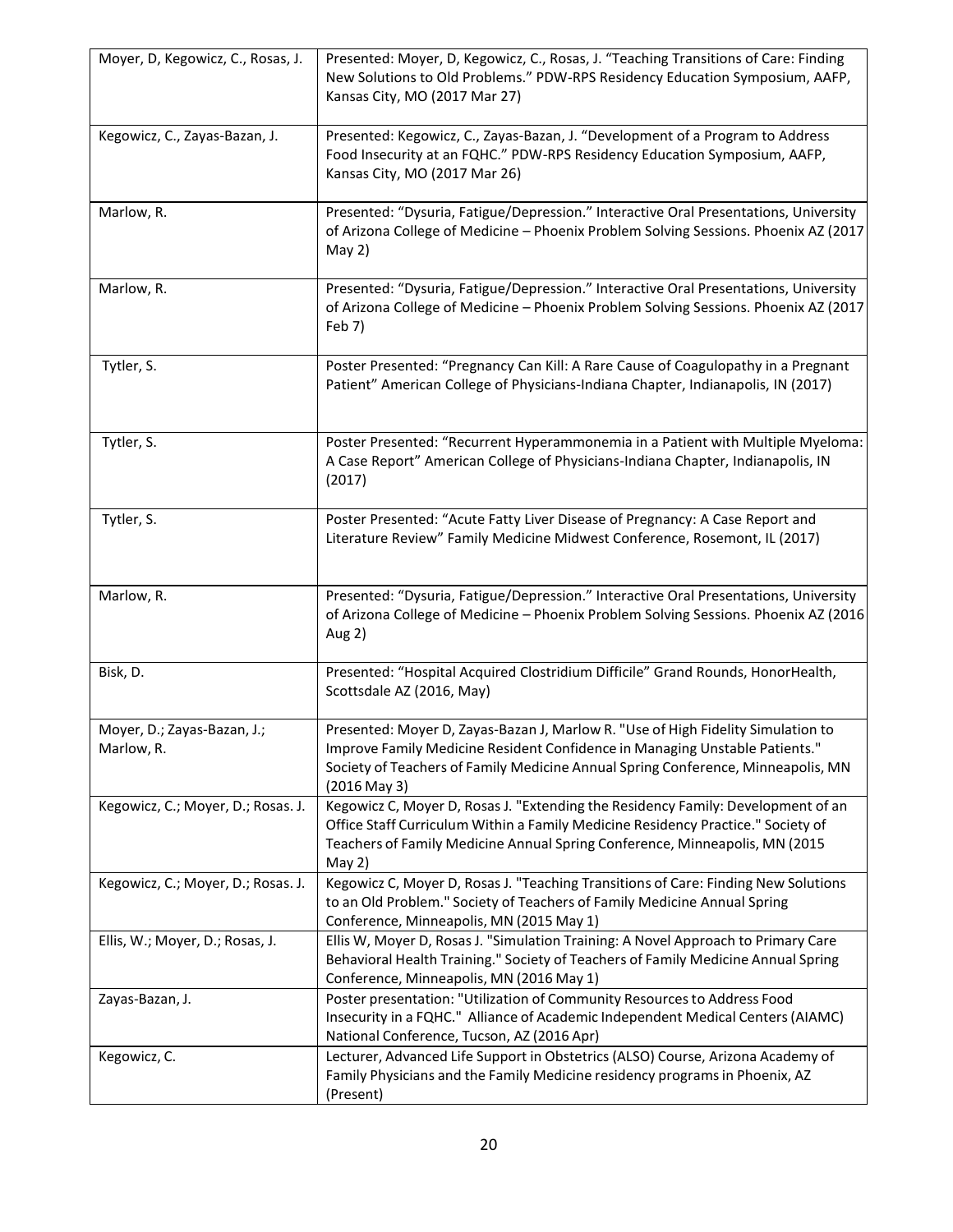| Rutkowski, R.                   | Presented: "Tar Wars Tobacco Use Prevention Program." Presented at 6<br>elementary schools in 2015-2016. Scottsdale & Fountain Hills, AZ (2016 May 3, Mar<br>15, Feb 9; 2015 Dec 2, Oct 6, Sep 15)                                                                             |
|---------------------------------|--------------------------------------------------------------------------------------------------------------------------------------------------------------------------------------------------------------------------------------------------------------------------------|
| Ellis, W.                       | Lectured: "The Evolution of the Biopsychosocial Model." University of Arizona,<br>College of Medicine, Phoenix, AZ (2015 Sep 9)                                                                                                                                                |
| Marlow, R.                      | FCM Clerkship Interactive Sessions (Dysuria/Fatigue - Depression). University of<br>Arizona, College of Medicine, Phoenix, AZ (2015 May-2016 Apr)                                                                                                                              |
| Marlow, R.                      | ALSO Course (Intrapartum Fetal Surveillance, Assisted Vaginal Delivery, OB Cases,<br>Malpresentations, Maternal Resuscitation). AAFP & St Joseph's Medical Center,<br>Phoenix AZ (2015 Jul)                                                                                    |
| Moyer, D.                       | Curriculum design and implementation for HonorHealth Family Medicine Simulation<br>Program. Scottsdale, AZ (2014 Jul-2015 Jul)                                                                                                                                                 |
| Ellis, W.; Moyer, D.; Rosas, J. | Ellis W, Moyer D, Rosas J. "Simulation Training: A Novel Approach to Primary Care<br>Behavioral Health Training." 16th Annual Summer Institute: Innovations &<br>Essentials for Advancing Health, ASU Center for Applied Behavioral Health Policy,<br>Sedona, AZ (2015 Jul 17) |
| Bell, M.                        | Lectured: "Issues and Trends in Public Health". Course COPH 570., University of<br>Arizona, College of Public Health. Phoenix, AZ (2015 Aug-Dec)                                                                                                                               |
| Bisk, D.                        | Presented: "Board Review" Chief Rounds, HonorHealth, Scottsdale AZ (2015, Sept.)                                                                                                                                                                                               |
| Bisk, D.                        | Presented: "Leser-Trelat Sign" Dermatology Case Lecture/Chief Rounds,<br>HonorHealth, Scottsdale AZ (2015, Aug)                                                                                                                                                                |
| Moyer, D.                       | FCM Clerkship Interactive Learning (Dysuria, Fatigue and Depression). University of<br>Arizona, College of Medicine, Phoenix, AZ (2015 May 5)                                                                                                                                  |
| Bisk, D.                        | Presented: "Acute Rheumatic Fever in a 32 Year old Male" Academic Excellence Day,<br>University of Arizona College of Medicine (2015, May)                                                                                                                                     |
| Darby-Stewart, A.               | Presented: "Access to Care v1.0." BMG Leadership Development Institute. (2015<br>Apr)                                                                                                                                                                                          |
| Bell, M.                        | "CAUTI prevention through education, continuum of care, and system-wide buy-in."<br>AIAMC NI IV, New Orleans, LA (2015 Mar 28)                                                                                                                                                 |
| Bisk, D.                        | Presented: "Celiac Disease: Wheating Out the Facts" Grand Rounds, HonorHealth,<br>Scottsdale AZ (2015, Mar)                                                                                                                                                                    |
| Moyer, D.                       | FCM Clerkship Interactive Learning (Dysuria, Fatigue and Depression). University of<br>Arizona, College of Medicine, Phoenix, AZ (2015 Jan 27)                                                                                                                                 |
| Bisk, D.                        | Presented: "Driving in the Elderly: When to Hang Up the Keys?" HonorHealth,<br>Scottsdale AZ (2015, Jan)                                                                                                                                                                       |
| Bisk, D.                        | Presented: "TORCH Infections in a Newborn" Maricopa Medical Center, Phoenix AZ<br>(2014, Oct)                                                                                                                                                                                  |
| Moyer, D.                       | FCM Clerkship Interactive Learning (Dysuria, Fatigue and Depression). University of<br>Arizona, College of Medicine, Phoenix, AZ (2014 Sep 2)                                                                                                                                  |
| Bisk, D.                        | Presented: "Dr Google says I have low T" SHC, Scottsdale AZ (2014, Sept)                                                                                                                                                                                                       |
| Moyer, D.                       | Presented: "Feedback each day points the leaner the right way." Scholarly Round<br>Table, Society of Teachers of Family Medicine Annual Spring Conference, San<br>Antonio, TX (2014 May)                                                                                       |
| Moyer, D.; Kegowicz, C.         | Presented: Moyer D, Kegowicz C. "Resident Remediation: Beyond stop and go: How<br>to handle residents in the yellow zone." Scholarly Round Table, Society of Teachers<br>of Family Medicine Annual Spring Conference, San Antonio, TX (2014 May)                               |
| Moyer, D.                       | Poster presentation: "Leadership and Simulation: Leadership lessons learned<br>through the development and implementation of a Simulation Curriculum." Society<br>of Teachers of Family Medicine Annual Spring Conference, San Antonio, TX. (2014<br>May)                      |
| Zayas-Bazan, J.; Kegowicz, C.   | Presented: Zayas-Bazan J, Kegowicz C. "'Sam I Am': How to get residents to enjoy<br>ABFM Maintenance of Certification (MC-FP) requirements." Society of Teachers of<br>Family Medicine Annual Spring Conference, San Antonio, TX (2014 Apr)                                    |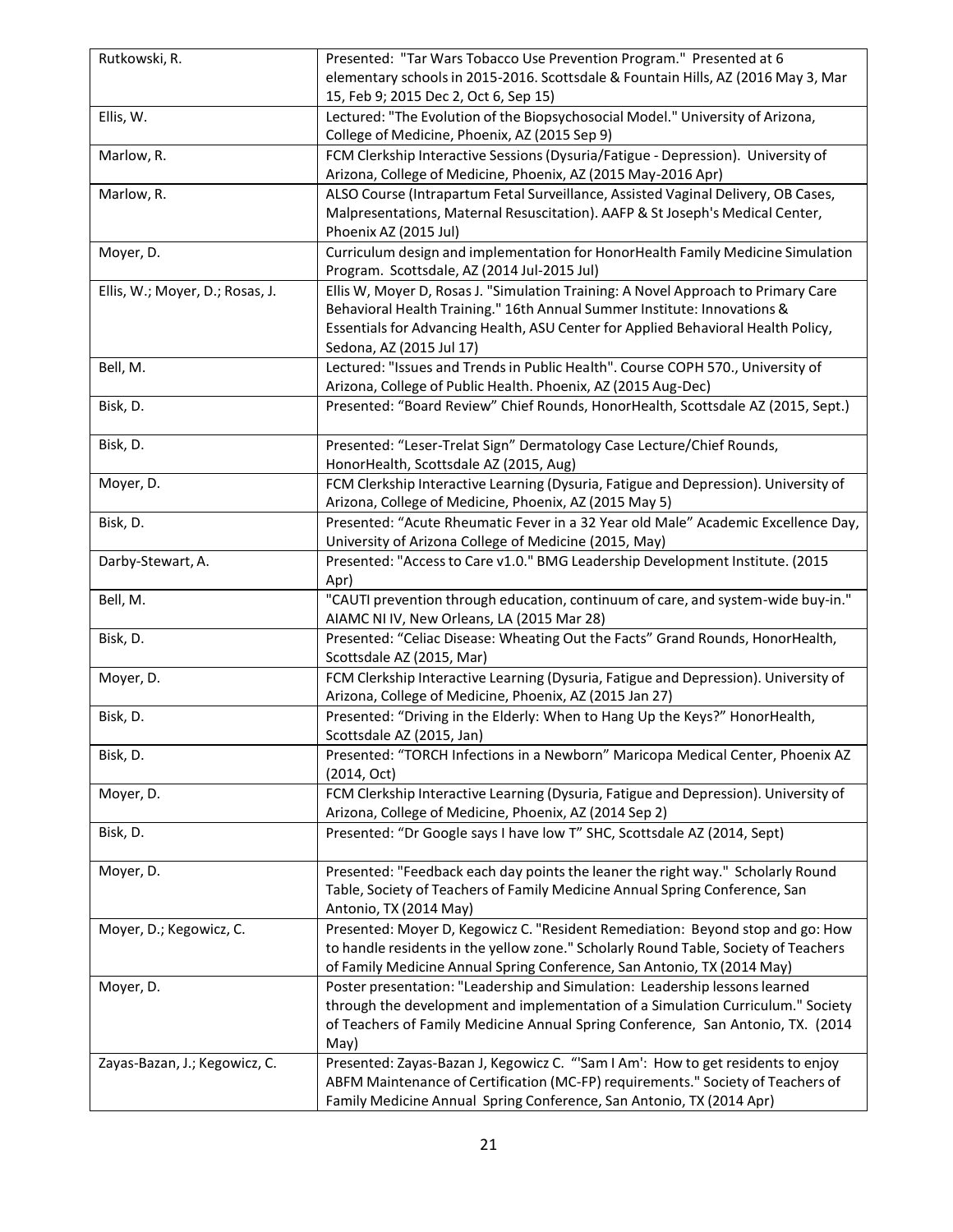#### **PROFESSIONAL ACTIVITIES/COMMITTEES**

| <b>Faculty Name(s)</b> | <b>Scholarly Project Title</b>                                                                                                                         |
|------------------------|--------------------------------------------------------------------------------------------------------------------------------------------------------|
| Kegowicz, C.           | Chair, HonorHealth GMEC Resident Well-Being Subcommittee (2017-Present)                                                                                |
| Moyer, D.              | Poster Judge, Academic Excellence Day, University of Arizona, College of Medicine,<br>Phoenix, AZ (2019, May 1)                                        |
| Moyer, D.              | Peer Reviewer, AGS Annual Scientific Meeting, American Geriatric Society (2018-<br>2019)                                                               |
| Moyer, D.              | Peer Reviewer, STFM Annual Spring Conference Submissions (2018, September 24)                                                                          |
| Tytler, S.             | American Academy of Family Physicians (2017-present)                                                                                                   |
| Tytler, S.             | American College of Physicians (2017-present)                                                                                                          |
| Tytler, S.             | American Cancer Society (2017-present)                                                                                                                 |
| Tytler, S.             | World Medical Missions (2017-present)                                                                                                                  |
| Kegowicz, C.           | Chair, HonorHealth GMEC Subcommittee Resident Well-Being (2017-Present)                                                                                |
| Kegowicz, C.           | Member, Innovation Care Partners Board (2017-Present)                                                                                                  |
| Zayas-Bazan, J.        | Member, Childhood Obesity and Food Insecurity Committee, Arizona Chapter of<br>American Academy of Pediatrics (Feb 2018 - present)                     |
| Turner, A.             | Member, Society of Teachers of Family Medicine (2018 - present)                                                                                        |
| Turner, A.             | Member, NOAH Quality Management Committee (2017-Present)                                                                                               |
| Turner, A              | Member, Clinical Process Improvement Committee (2017-Present)                                                                                          |
| Turner, A.             | Member, Curriculum Integration Committee, Innovation Care Partners (2017 -<br>Present)                                                                 |
| Bisk, D.               | Member, Curriculum Integration Committee, Innovation Care Partners (2017 -<br>Present)                                                                 |
| Bisk, D.               | Member, Arizona Academy of Family Physicians (2013 - present)                                                                                          |
| Bisk, D                | Member, American Academy of Family Physicians (2012- present); Recipient of<br>Tobacco Cessation Grant (2015); FMX Conference: Chief Leadership (2015) |
| Moyer, D.              | Co-chair, HonorHealth Network Simulation Committee (2017-Present)                                                                                      |
| Moyer, D.              | Peer reviewer: Journal of Family Practice (2018)                                                                                                       |
| Moyer, D.              | Proposal reviewer, American Geriatric Society Annual Meeting (2017-Present)                                                                            |
| Darby-Stewart, A       | Promotion and Tenure Committee Member, UofA-COM-Phoenix (2018-present)                                                                                 |
| Darby-Stewart, A       | Oral Presentation Judge, Academic Excellence Day, University of Arizona, College of<br>Medicine, Phoenix, AZ (2018 May 2)                              |
| Darby-Stewart, A.      | Board Member, Centering Healthcare Institute (2016-Present),<br>Chair, CME/Education Committee (2018 - present)                                        |
| Gurule, C.             | Member, American Academy of Family Physicians (Present)                                                                                                |
| Gurele, C              | Member, Arizona Academy of Family Physicians (Present)                                                                                                 |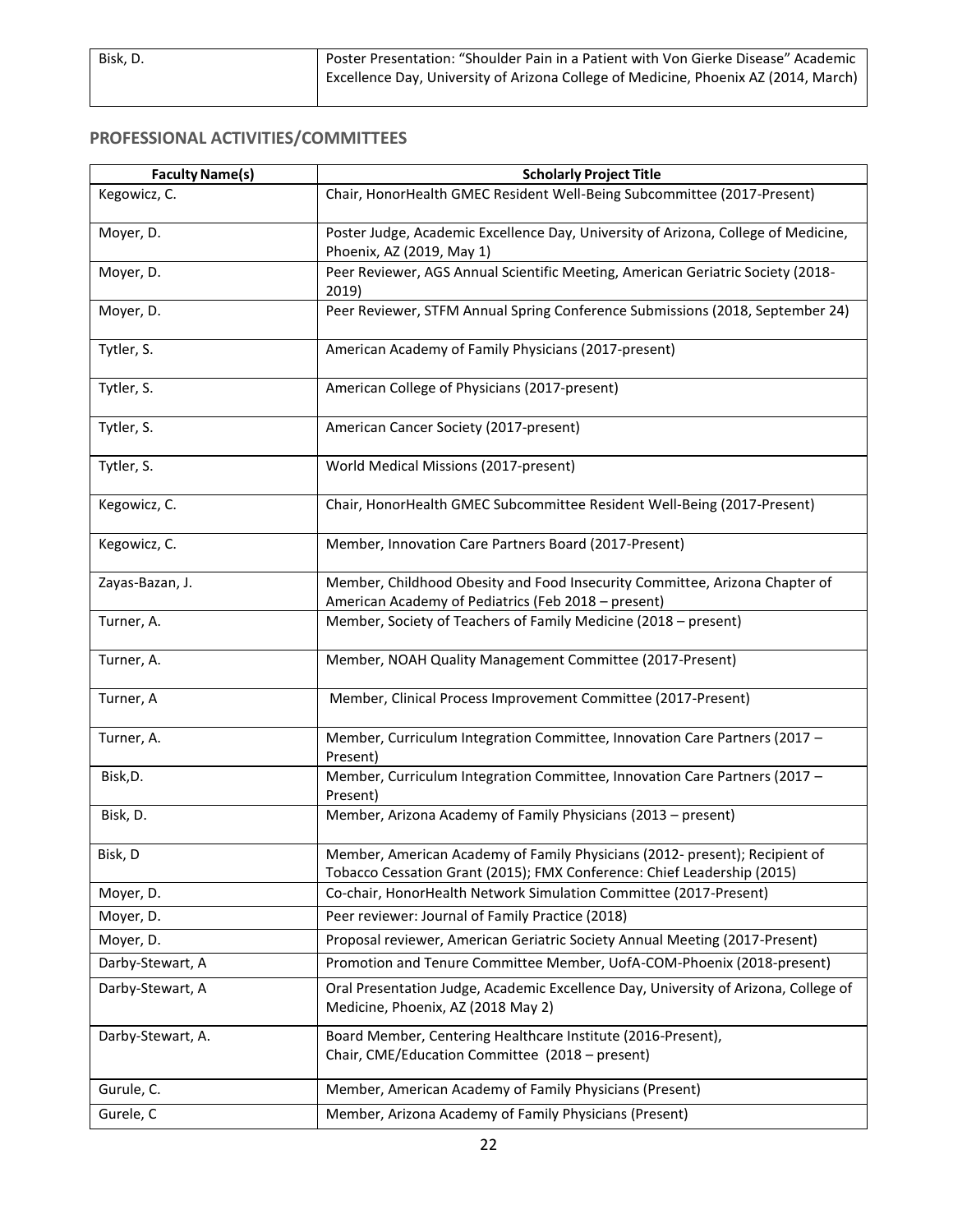| Gurule, C         | Chairperson, Family Medicine Hospital Dept, BUMC (2016-2017)                                                                                                                                        |
|-------------------|-----------------------------------------------------------------------------------------------------------------------------------------------------------------------------------------------------|
| Moyer, D.         | Peer reviewer for Elder Care Dentures. (2017 Jan 1)                                                                                                                                                 |
| Moyer, D.         | Co-Course Director for HonorHealth Faculty Development Program. HonorHealth &<br>University of Arizona, Scottsdale, AZ (2015 Oct-2016 May)                                                          |
| Zayas-Bazan, J.   | Diabetic Retinopathy Task Force, Scottsdale Health Partners, Scottsdale, AZ (2016)                                                                                                                  |
| Moyer, D.         | Arizona Geriatric Society (2016-Present)                                                                                                                                                            |
| Moyer, D.         | American Geriatric Society (2016-Present)                                                                                                                                                           |
| Moyer, D.         | Graduate Medical Education committee, HonorHealth, Scottsdale, AZ (2008-<br>Present)                                                                                                                |
| Moyer, D.         | Faculty Development Subcommittee Chair, HonorHealth, Scottsdale, AZ (2015-<br>Present)                                                                                                              |
| Zayas-Bazan, J.   | Project Lead, Utilization of Community Resources to Address Food Insecurity in a<br>FQHC, Alliance of Academic Independent Medical Centers (AIAMC) (2015-2017)                                      |
| Zayas-Bazan, J.   | Member, Continuing Medical Education Committee, HonorHealth, Scottsdale, AZ<br>$(2015 - 2016)$                                                                                                      |
| Kegowicz, C.      | Project Lead, Utilization of Community Resources to Address Food Insecurity in a<br>FQHC, Alliance of Academic Independent Medical Centers (AIAMC) National<br>Initiative V Project. (2015-Present) |
| Kegowicz, C.      | Co-Chair, University of Arizona Faculty Development Fellowship, Phoenix, AZ (2014<br>Sep-2015 May)                                                                                                  |
| Bisk, D.          | Grant Recipient, Tobacco Cessation Grant, AAFP, Development and Implementation of<br>tobacco cessation counseling program to improve health of high-risk and underserved<br>populations (2015-16)   |
| Rosas, J.         | NOAH APR Quality Committee, HonorHealth, Scottsdale AZ (2015-2016)                                                                                                                                  |
| Rosas, J.         | Arizona Academy of Family Physicians, Member (2014-Present)                                                                                                                                         |
| Kegowicz, C.      | Project Lead, AAFP Senior Immunization Grant, "Improving Outcomes of Elderly<br>Through Vaccinations". (2014-2015)                                                                                  |
| Darby-Stewart, A. | Society of Teachers of Family Medicine (2000 - 2014)                                                                                                                                                |
| Zayas-Bazan, J.   | Clerkship Didactic Lecturer and Community Clinical Experience Preceptor, University<br>of Arizona, Dept of Family and Community Medicine, Phoenix, AZ (2013-Present)                                |
| Zayas-Bazan, J.   | Clinical Integration Committee, Scottsdale Health Partners (2013-Present)                                                                                                                           |
| Moyer, D.         | Legislative Task Force, Arizona Academy of Family Physicians. (2013-Present)                                                                                                                        |
| Moyer, D.         | Clerkship Faculty Speaker, Department of Family and Community Medicine,                                                                                                                             |
|                   | University of Arizona College of Medicine - Phoenix, AZ (2013-Present)                                                                                                                              |
| Moyer, D.         | Emerging Leaders Fellowship Program Participant, Society of Teachers of Family<br>Medicine. (2013-2014)                                                                                             |
| Zayas-Bazan, J.   | Course Director, Family Medicine Grand Rounds, HonorHealth Scottsdale Osborn<br>Medical Center, Scottsdale, AZ (2012-Present)                                                                       |
| Zayas-Bazan, J.   | Pharmacy and Therapeutics Committee, HonorHealth, Scottsdale, AZ (2012-Present)                                                                                                                     |
| Zayas-Bazan, J.   | Critical Care Committee, HonorHealth, Scottsdale, AZ (2012-Present)                                                                                                                                 |
| Zayas-Bazan, J.   | Society of Teachers in Family Medicine (2012-Present)                                                                                                                                               |
| Moyer, D.         | Community Clinical Experience Preceptor, University of Arizona College of<br>Medicine-Phoenix, AZ (2012-Present)                                                                                    |
| Kegowicz, C.      | Clinical Integration Committee, Scottsdale Health Partners, Scottsdale, AZ (2012-<br>Present)                                                                                                       |
| Kegowicz, C.      | University of Arizona Family and Community Medicine Executive Committee,<br>University of Arizona, Tucson, AZ (2012-Present)                                                                        |
| Moyer, D.         | Society of Teachers of Family Medicine (2011-Present)                                                                                                                                               |
| Moyer, D.         | Physician Chair, Curriculum Committee, Family Medicine Residency, Scottsdale<br>Healthcare, Scottsdale, AZ (2011-Present)                                                                           |
| Kegowicz, C.      | Association of Family Medicine Residency Directors (2011-Present)                                                                                                                                   |
| Kegowicz, C.      | Chairperson, ACGME Subcommittee, HonorHealth, Scottsdale, AZ (2011-Present)                                                                                                                         |
| Kegowicz, C.      | Family Medicine Committee, HonorHealth, Scottsdale, AZ (2011-Present)                                                                                                                               |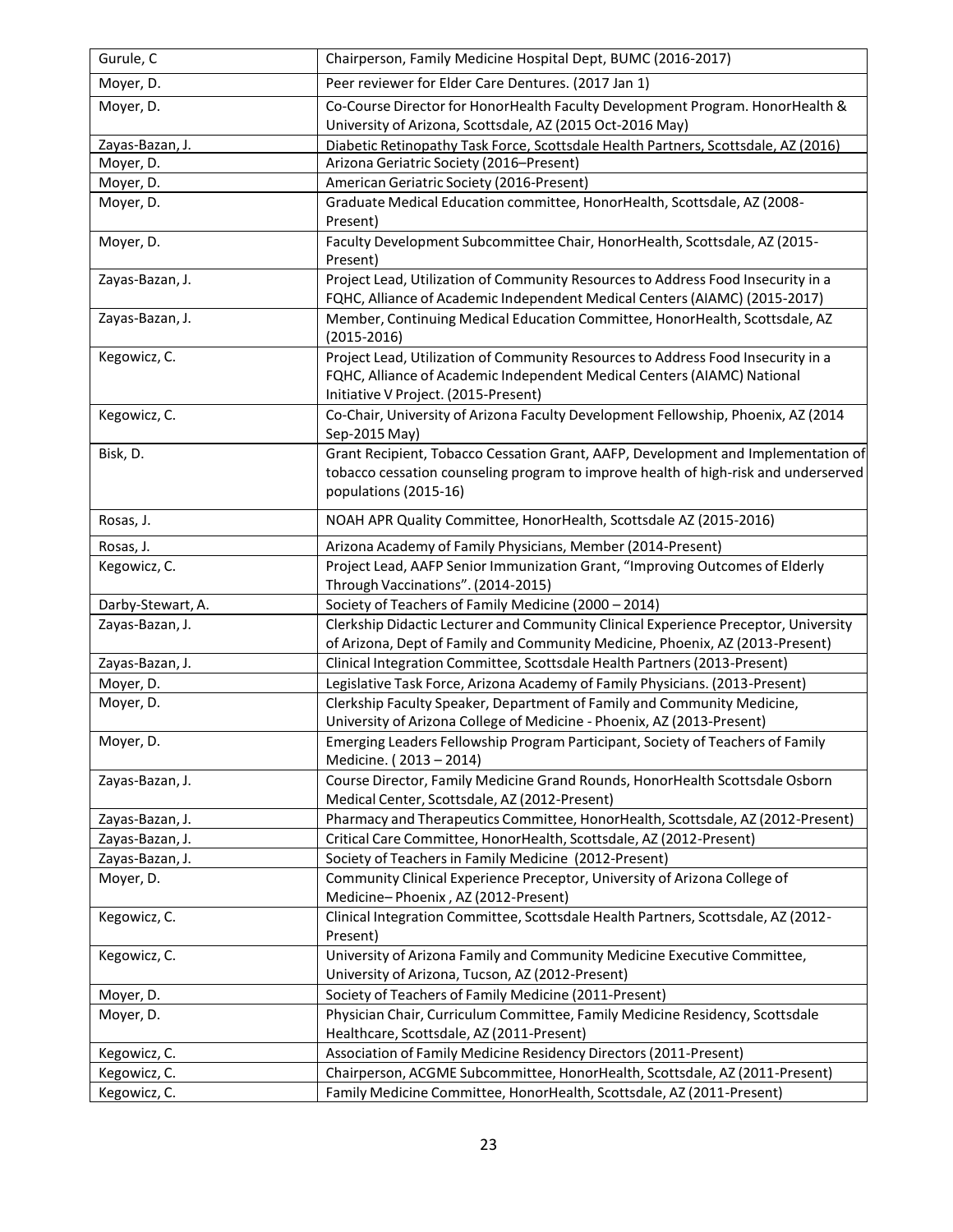| Kegowicz, C.                                                                                   | Presenter, Primary Care Medical Abstracts, The Center for Medical Education;          |  |  |
|------------------------------------------------------------------------------------------------|---------------------------------------------------------------------------------------|--|--|
|                                                                                                | monthly audio publication of current best evidence for practice (2010-Present)        |  |  |
| Zayas-Bazan, J.                                                                                | Society of Hospital Medicine (2009-Present)                                           |  |  |
| Darby-Stewart, A.                                                                              | Editorial Advisory Board & Monthly Webinar, Prescriber's Letter, (reaches 500-1000    |  |  |
|                                                                                                | participants on a monthly basis via webinar, plus subscribership to print and         |  |  |
|                                                                                                | electronic product (2009-Present)                                                     |  |  |
| Moyer, D.                                                                                      | Ethics Committee, HonorHealth, Scottsdale, AZ (2008-Present)                          |  |  |
| Moyer, D.                                                                                      | Peer Reviewer for Journal of Family Practice (2008-Present)                           |  |  |
| Moyer, D.                                                                                      | Peer Reviewer for EBSCO DynaMed database (2008-Present)                               |  |  |
| Kegowicz, C.                                                                                   | Family Medicine Residency Quality Improvement Committee, HonorHealth,                 |  |  |
|                                                                                                | Scottsdale, AZ (2008 - Present)                                                       |  |  |
| Kegowicz, C.; Ellis, W.                                                                        | Project Lead, Impact of Electronic Medical Record Implementation on Residents'        |  |  |
|                                                                                                | Education Experiences. (2008-Present)                                                 |  |  |
| Zayas-Bazan, J.                                                                                | Arizona Academy of Family Physicians (2005-Present)                                   |  |  |
| Moyer, D.                                                                                      | American Academy of Family Physicians (2005-Present)                                  |  |  |
| Board of Directors/Director At Large, Arizona Academy of Family Physicians (2014-<br>Moyer, D. |                                                                                       |  |  |
|                                                                                                | Present)                                                                              |  |  |
| Kegowicz, C.                                                                                   | Pharmacy and Therapeutics Committee, HonorHealth Osborn Medical Center,               |  |  |
|                                                                                                | Scottsdale, AZ (2004 - Present)                                                       |  |  |
| Rutkowski, R.                                                                                  | Arizona Academy of Family Physicians (2001-Present)                                   |  |  |
| Zayas-Bazan, J.                                                                                | American Academy of Family Physicians (2001-Present)                                  |  |  |
| Kegowicz, C.                                                                                   | Chairperson, Family Medicine Residency Committee for Resident Recruitment,            |  |  |
|                                                                                                | HonorHealth, Scottsdale, AZ (2001 - Present)                                          |  |  |
| Rosas, J.                                                                                      | American Academy of Family Physicians Member (2000-Present)                           |  |  |
| Rosas, J.                                                                                      | Missouri Academy of Family Physicians; Member (2000-2014)                             |  |  |
| Kegowicz, C.                                                                                   | Society of the Teachers of Family Medicine (1999-Present)                             |  |  |
| Darby-Stewart, A.                                                                              | Arizona Academy of Family Physicians Member (1997 -Present); Legislative Taskforce    |  |  |
|                                                                                                | $(2011 - 2014)$                                                                       |  |  |
| Kegowicz, C.                                                                                   | American Academy of Family Physicians (1996-Present)                                  |  |  |
| Kegowicz, C.                                                                                   | Arizona Academy of Family Physicians (1996-Present)                                   |  |  |
| Kegowicz, C.                                                                                   | Family Medicine Residency Curriculum Committee, HonorHealth, Scottsdale, AZ           |  |  |
|                                                                                                | $(1996 - Present)$                                                                    |  |  |
| Darby-Stewart, A.                                                                              | American Academy of Family Physicians, Member (1995 -Present); Steering<br>Committee  |  |  |
| Kegowicz, C.                                                                                   | Graduate Medical Education Committee, HonorHealth, Scottsdale, AZ (1998 -<br>Present) |  |  |
| Rutkowski, R.                                                                                  | American Academy of Family Physicians, (1984-Present)                                 |  |  |
|                                                                                                |                                                                                       |  |  |

#### **PUBLISHED CHAPTER OR TEXTBOOK**

| <b>Faculty Name(s)</b> | <b>Scholarly Project Title</b>                                                       |  |
|------------------------|--------------------------------------------------------------------------------------|--|
| Darby-Stewart, A.      | Darby-Stewart, A. et al "Pustular Diseases of Childhood" In: The Color Atlas and     |  |
|                        | Synopsis of Family Medicine Third Edition, McGraw Hill Education, (February) 2019.   |  |
| Turner, A.             | Turner, A. "Gilbert Syndrome" In: Domino FJ (ed) The 5-Minute Clinical Consult 2018. |  |
|                        | Wolters-Kluwer, 2018 (July).                                                         |  |
| Turner, A.             | Turner, A. "Hemochromatosis" In: Domino FJ (ed) The 5-Minute Clinical Consult 2018.  |  |
|                        | Wolters-Kluwer, 2018 (July)                                                          |  |
| Darby-Stewart, A.      | Audio recording for Board Review Course - AudioDigest (disseminated nationally)      |  |
|                        | "Pulmonary Embolism and DVT -Board Review (2017, Sept 1)                             |  |
| Marlow, R.             | Marlow R. "Hemochromatosis" In: Domino FJ (ed). The 5-Minute Clinical Consult        |  |
|                        | 2017. Wolters Kluwer, 2017 (May).                                                    |  |
| Marlow, R.             | Marlow R. "Gilbert Disease" In: Domino FJ (ed). The 5-Minute Clinical Consult        |  |
|                        | 2017. Wolters Kluwer, 2017 (Apr).                                                    |  |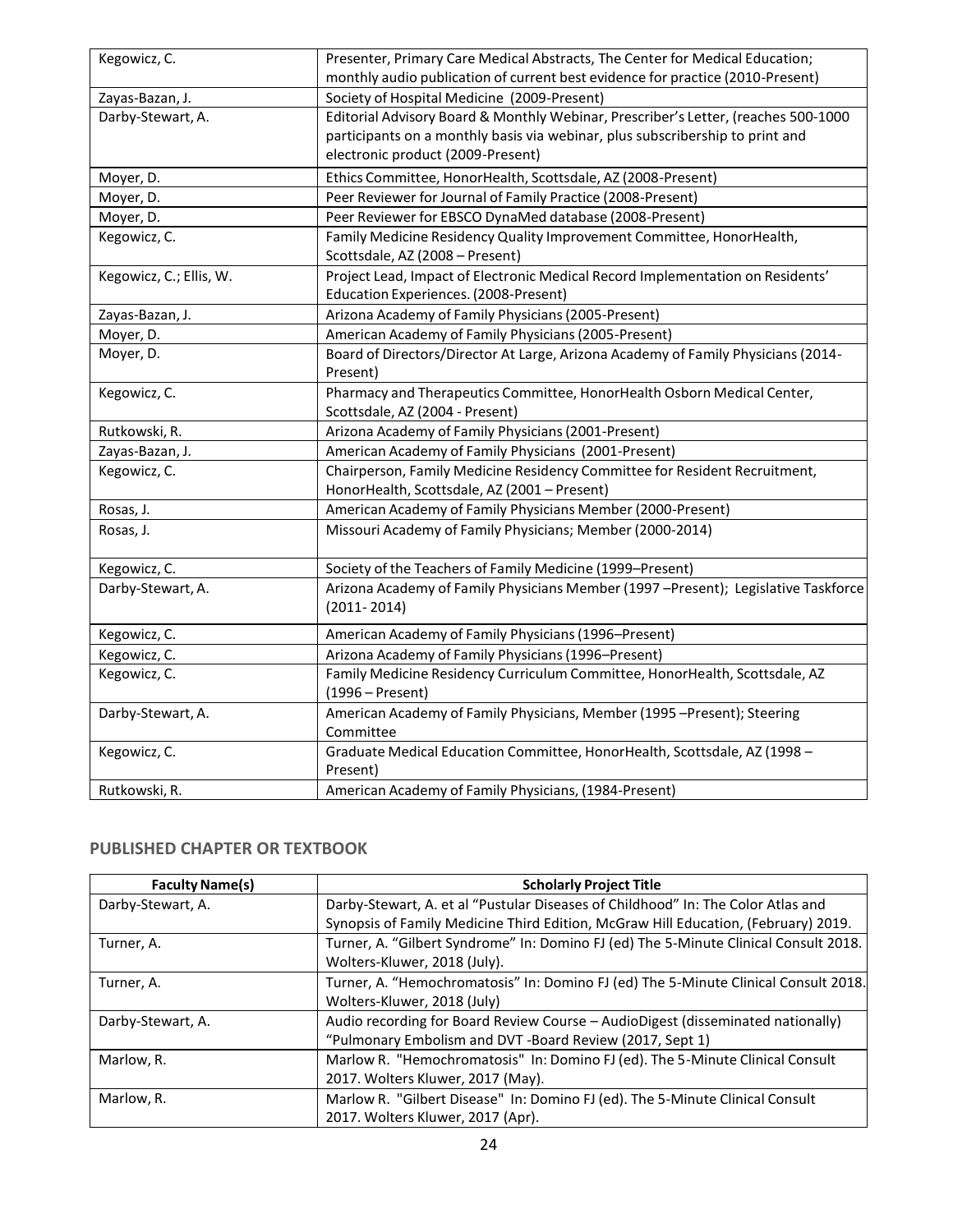| <b>Faculty Name(s)</b> | <b>Scholarly Project Title</b>                                                                                                                                   |  |
|------------------------|------------------------------------------------------------------------------------------------------------------------------------------------------------------|--|
| Bell, M.               | Bell MM, Alaestante G, Finch C. "A Multidisciplinary Intervention to Prevent<br>Catheter-Associated Urinary Tract Infections Using Education, Continuum of Care, |  |
|                        | and Systemwide Buy-In." Oschner Journal. 2016 Spring. 16(1):96-100.                                                                                              |  |
| Bell. M.               | Bell MM. "Lipoid pneumonia: An unusual and preventable illness in elderly<br>patients." Canadian Family Physician. 2015 Sep. 61(9):755-7.                        |  |
| Mover, D.              | Moyer D., Tierney A. "Constipation in the Elderly." Arizona Geriatric Society Journal.<br>2014 Sum. 19(1):7-10.                                                  |  |

#### **PUBLISHED JOURNAL ARTICLE/ABSTRACT**

#### **PEER REVIEWED JOURNAL and JOURNAL ARTICLE/ABSTRACT**

| <b>Faculty Name(s)</b> | <b>Scholarly Project Title</b>                                                                                      |  |  |
|------------------------|---------------------------------------------------------------------------------------------------------------------|--|--|
| Darby-Stewart, A.      | "Group Prenatal Care to Reduce Preterm Labor and Improve Outcomes"<br>American Family Physician (2019, February 01) |  |  |
| Mover, D.              | Peer Reviewer, Journal of Family Practice (2019, January 16)                                                        |  |  |

#### **Editorial Consultant and Webinar Panelist**

| <b>Faculty Name(s)</b> | <b>Scholarly Project Title</b>                                                 |  |  |
|------------------------|--------------------------------------------------------------------------------|--|--|
| Darby-Stewart, A.      | Prescriber's Letter, Therapeutic Research Center (Provide Primary Care         |  |  |
|                        | commentary/perspective on various medical topics during nationally broadcasted |  |  |
|                        | webinar which is available to participants for CME credit.)                    |  |  |

#### **FACULTY DEVELOPMENT (Teaching Formal Courses)**

| <b>Faculty Name(s)</b> | <b>Scholarly Project Title</b>                                                                                                                             |  |  |  |
|------------------------|------------------------------------------------------------------------------------------------------------------------------------------------------------|--|--|--|
| Mover, D               | Co-Director, Faculty Development Series: Organization, Arrangement, Scheduling and/or<br>Assessment, HonorHealth/University of Arizona (Oct 2016-May 2017) |  |  |  |

#### **SIMULATION (Teaching Formal Courses)**

| <b>Faculty Name(s)</b><br><b>Scholarly Project Title</b> |                                                                                |  |  |  |
|----------------------------------------------------------|--------------------------------------------------------------------------------|--|--|--|
| Moyer, D                                                 | Simulation, Family Medicine, HonorHealth, Scottsdale, AZ (July 2016-June 2017) |  |  |  |
| Zayas-Bazan, J.                                          |                                                                                |  |  |  |
| Mover, D                                                 | Simulation, Family Medicine, HonorHealth, Scottsdale, AZ (July 2015-June 2016) |  |  |  |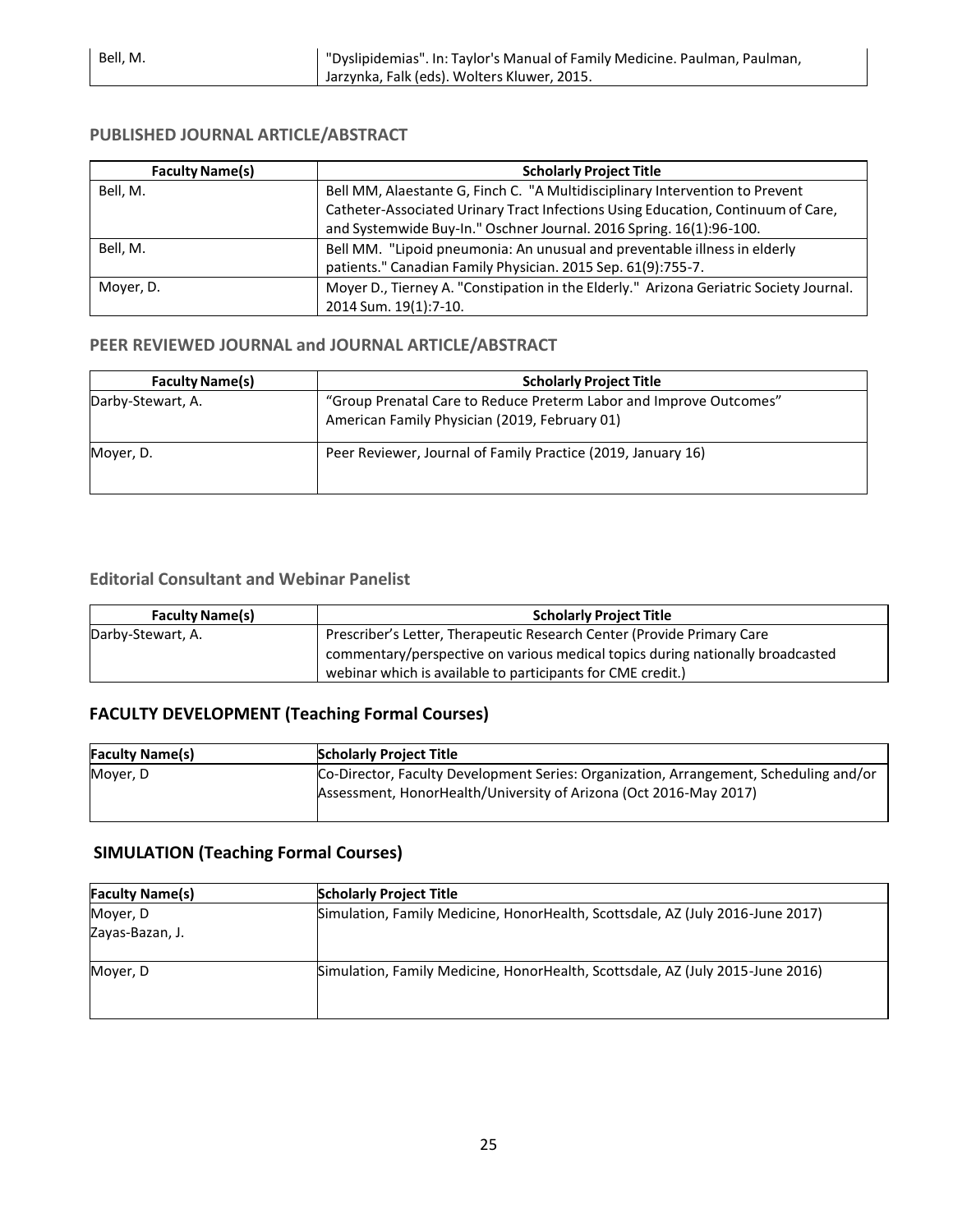#### **FACULTY CONFERENCE PRESENTATIONS**

| <b>Faculty Name(s)</b> | <b>Title</b>                                 | <b>Date</b> |
|------------------------|----------------------------------------------|-------------|
|                        |                                              |             |
| Bisk, D                | "Dizziness"                                  | 11/29/18    |
| Darby-Stewart, A       | "Transfeminine Care"                         | 08/15/18    |
| Darby-Stewart, A       | "Chez HFM"                                   | 12/20/18    |
| Darby-Stewart, A       | "Mayo Clinical Review: Top Articles of 2018" | 02/27/19    |
| Darby-Stewart, A       | "Sleep Disorder: Sleep Anemia"               | 05/16/18    |
| Kegowicz, C.           | "Faculty Presentation"                       | 09/27/18    |
| Kegowicz, C.           | "Faculty Development Seminar"                | 04/29/19    |
| Moyer, D.              | "Infant Formula 101"                         | 02/20/19    |
| Rutwowski, R.          | "Medical Jeopardy"                           | 11/01/18    |
| Rutwowski, R.          | "Medical Jeopardy"                           | 05/09/19    |
| Turner, A.             | "Heart Failure"                              | 08/23/18    |
| Zayas-Bazan, J.        | "Common Newborn Rashes"                      | 07/17/18    |
| Zayas-Bazan, J.        | "Common Adult Infections"                    | 10/18/18    |
| Zayas-Bazan, J.        | "Pediatric Eye Conditions"                   | 03/06/19    |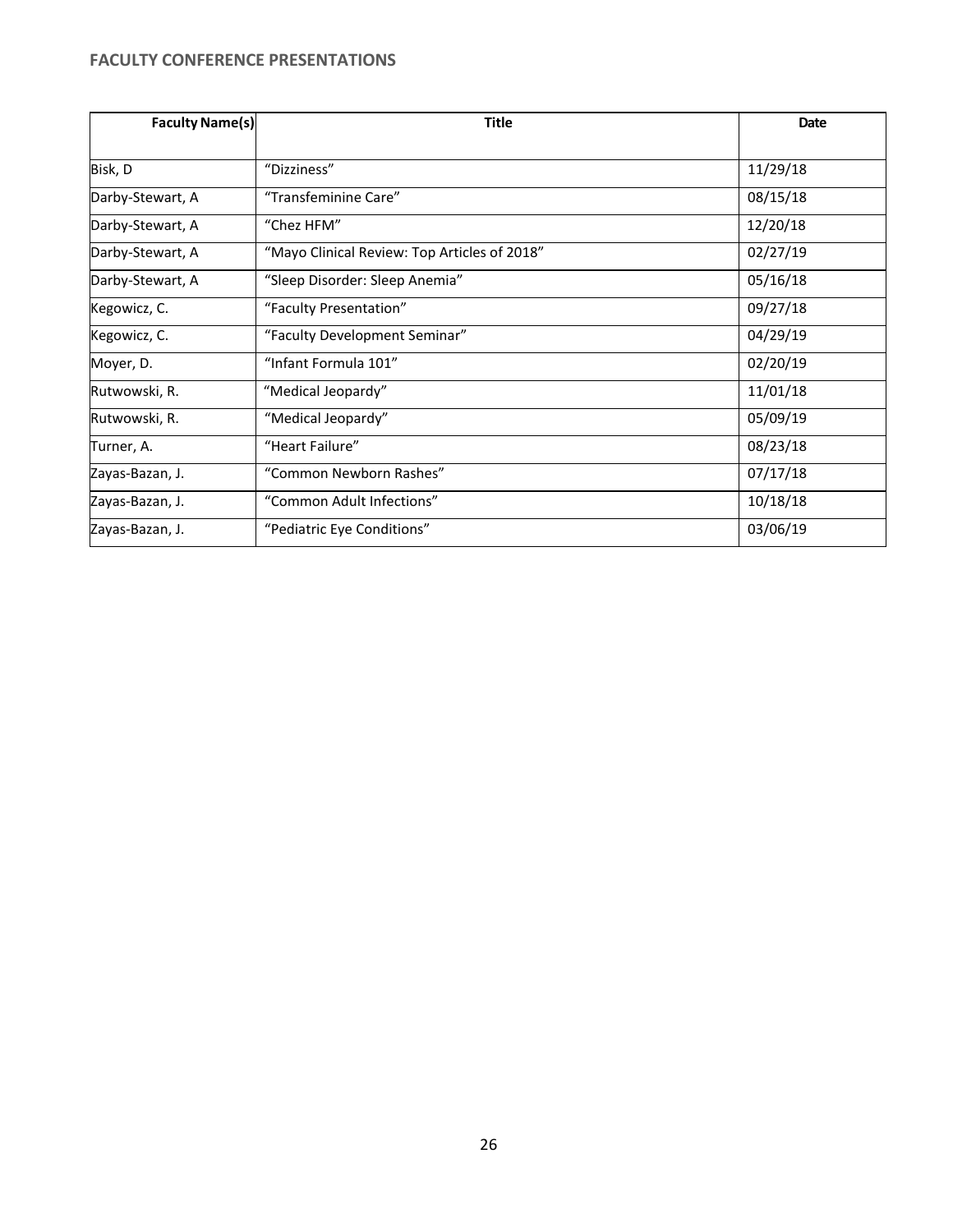## APPENDIX A – Conferences & Lectures Master Schedule

| <b>RESIDENT</b>              | <b>GRAND</b><br><b>ROUNDS</b><br>(PGY 2 and<br>3) | <b>Geriatric</b><br><b>Conference</b><br>(PGY 2) | <b>AFP Journal</b><br><b>Review</b><br>(PGY 2) | MM&I     |
|------------------------------|---------------------------------------------------|--------------------------------------------------|------------------------------------------------|----------|
| PGY <sub>2</sub>             |                                                   |                                                  |                                                |          |
| Ariza,<br><b>Kimberly</b>    | 05/14/19                                          | 02/27/19                                         | 09/27/18                                       |          |
| Holman,<br><b>Bradley</b>    | 04/16/19                                          | 10/25/18                                         |                                                | 03/08/19 |
| Houston,<br><b>Steven</b>    | 05/21/19                                          | 12/19/18                                         | 10/18/18                                       |          |
| Lougee,<br><b>Heather</b>    | 02/12/18                                          | 08/29/18                                         |                                                | 04/12/19 |
| Saini, Jasjit                | 03/19/19                                          | 11/28/18                                         | 05/30/19                                       |          |
| Wagner,<br><b>Travis</b>     | 04/23/19                                          | 1/30/19                                          |                                                | 06/21/19 |
| Webb,<br><b>Jeremy</b>       | 03/12/19                                          | 06/19/19                                         | 07/19/18                                       |          |
| Wypiszynski,<br><b>Sarah</b> | 01/22/19                                          | 07/25/18                                         |                                                | 05/24/19 |
| PGY <sub>3</sub>             |                                                   |                                                  |                                                |          |
| <b>Crooks, Kyle</b>          | 11/13/18                                          |                                                  | 03/21/18                                       |          |
| <b>DeGrio, Arie</b>          | 9/18/18                                           |                                                  |                                                | 03/22/19 |
| Jalali, Farrah               | 10/16/18                                          |                                                  | 02/21/19                                       |          |
| James, Anna                  | 12/18/18                                          |                                                  | 08/15/18                                       |          |
| Miller,<br><b>Danielle</b>   | 10/23/18                                          |                                                  | 01/24/19                                       |          |
| <b>Patton, Cody</b>          | 11/20/18                                          |                                                  |                                                | 10/12/18 |
| Simmons,<br><b>Phillip</b>   | 09/11/18                                          |                                                  |                                                | 09/28/18 |
| Soweidan,<br><b>Dianna</b>   | 02/19/18                                          |                                                  |                                                | 08/17/18 |

#### **LECTURE SCHEDULES FOR 2018-2019 ACADEMIC YEAR**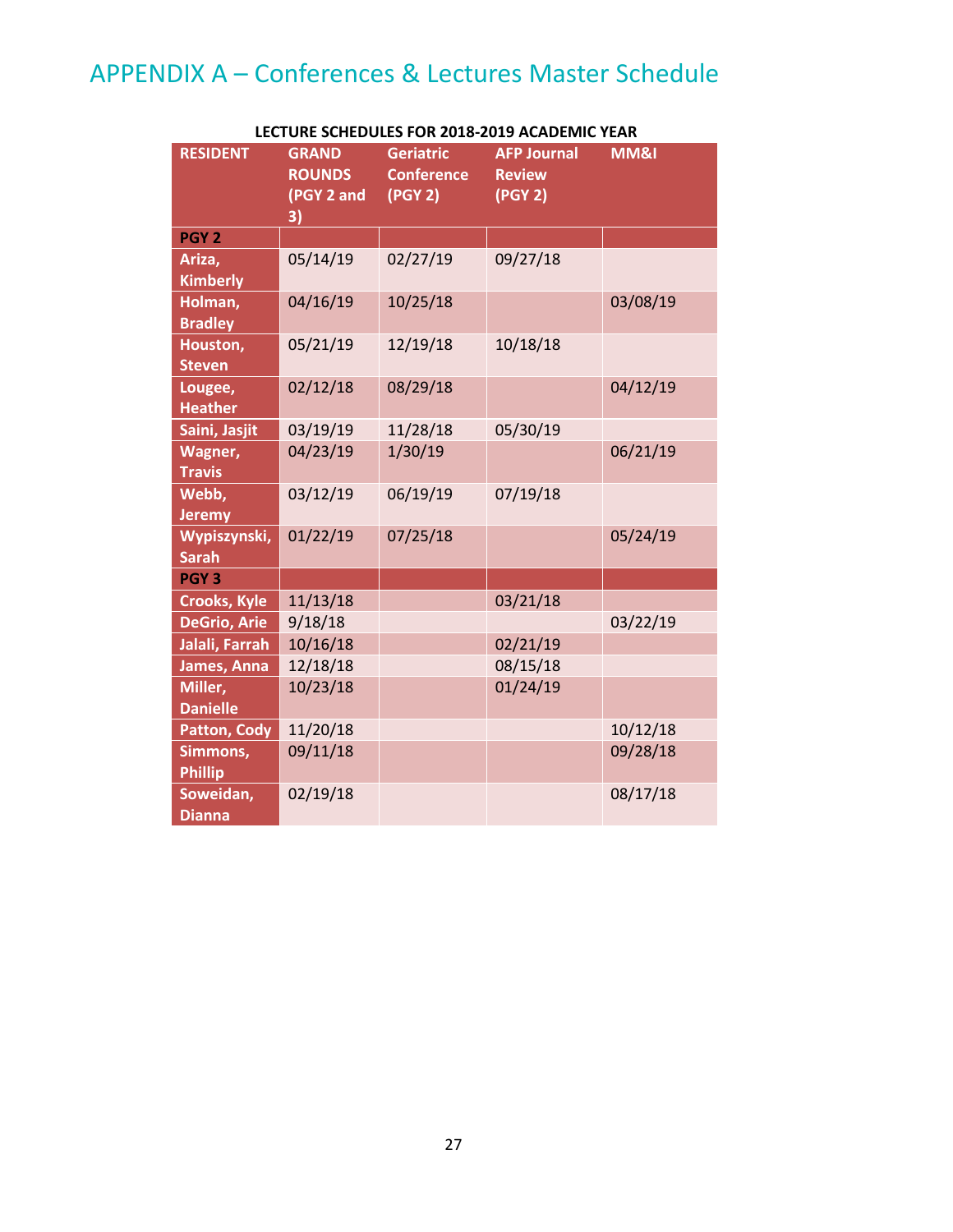## APPENDIX B – Scholarly Activity Point System

| <b>Type of Scholarly Activity</b>                                                                                                                                                              | <b>Points</b> |
|------------------------------------------------------------------------------------------------------------------------------------------------------------------------------------------------|---------------|
| Completion of an IRB-approved research project                                                                                                                                                 | 10            |
| Acceptance for publication of a manuscript in a peer-reviewed medical journal (e.g.,<br>case report, clinical review, quality improvement project, or research project)                        | 8             |
| Acceptance for publication of a book chapter or section                                                                                                                                        | 8             |
| Submission and acceptance of an oral or poster presentation at a regional or national<br>medical conference                                                                                    | 6             |
| Completion of a well-conducted quality improvement project (approved by QI<br>Committee)                                                                                                       | 5             |
| Acceptance to peer review (but not accepted for publication) of a manuscript to a<br>medical journal (e.g., case report, clinical review, quality improvement project, or<br>research project) | 5             |
| Submission without acceptance to peer review of a manuscript to a medical journal<br>(e.g., case report, clinical review, quality improvement project, or research project)                    | 3             |
| Acceptance for publication of a letter to the editor in a peer-reviewed medical journal                                                                                                        | 3             |
| Oral or poster presentation of a case report or research project at University of Arizona<br>College of Medicine-Phoenix annual Academic Excellence Day                                        | 3             |
| Publication for lay public such as newspaper or magazine article on a medical topic                                                                                                            | 3             |
| Submission without acceptance of an oral or poster presentation at a regional or<br>national medical conference                                                                                | 1             |

#### SCHOLARLY ACTIVITY POINT SYSTEM

- 1) Each resident will complete two (2) scholarly activities, at least one of which should be a QI Project (per ACGME requirements).
- 2) Each resident needs to earn a minimum of eight (8) scholarly activity points for example, this minimum requirement could be one QI Project (5 points) and one oral or poster presentation at University of Arizona College of Medicine – Phoenix annual Academic Excellence Day (3 points).
- 3) If earned, the Research Award at graduation will be given to the graduating resident with the greatest number of accumulated scholarly activity points.
- 4) Residents may partner with faculty members on scholarly activities points can be earned as long as the resident significantly participates and is not just a bystander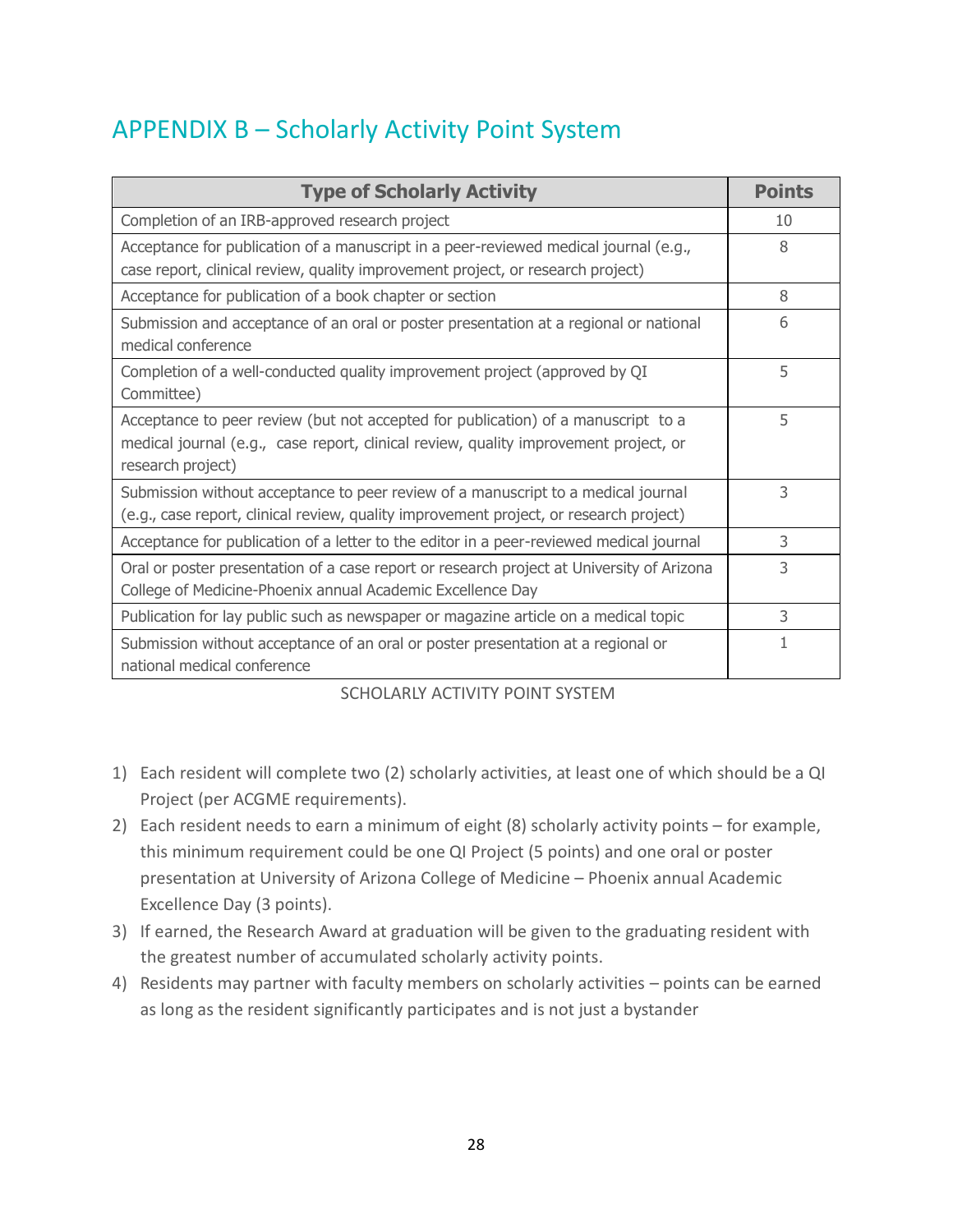# APPENDIX C – Descriptions of HonorHealth Library Services Resources

- A. Evidence-based medicine
	- 1. The Cochrane Library is a collection of databases that contain high-quality, independent evidence to inform healthcare decision-making. It includes Cochrane Database of Systematic Reviews (CDSR) Cochrane Central Register of Controlled Trials (CENTRAL) and Cochrane Clinical Answers (CCA).
	- 2. MedCalc 3000 is a collection of over 520 calculators, clinical criteria sets and decision trees that are indispensable to anyone practicing, teaching or studying evidence-based medicine. With every search you perform, STAT!Ref automatically presents links to relevant tools within MedCalc 3000. The complete contents of MedCalc 3000 includes: Clinical Criteria Set, Decision Trees, Medical Equations, Unit and Dose Converters, Calculations and Equations by Specialty.
	- 3. UpToDate is an ACCME-accredited evidence-based clinical decision support resource provided for healthcare practitioners to help them make the right decisions at the point of care.
	- 4. FirstConsult/Clinical Overviews (via ClinicalKey) is an authoritative, evidence-based and continuously updated clinical information resource for healthcare professionals. Designed for use at the point-of-care, it provides instant, user-friendly access to the latest information on evaluation, diagnosis, clinical management, prognosis, and prevention. Sections include: Medical Topics comprise clinically compiled information on patient evaluation, diagnosis, treatment, tests, prevention, and much more; Differential Diagnoses presents an evaluation of a patient's complaint with interactive access to potential diagnoses by age and prevalence. Procedures provide clear systematic guidance, including videos and medical animations, of procedures to the practice of medicine
	- 5. Two-Minute Medicine (via Access Medicine) concise and curated reviews and summaries of new medical studies. Studies are rated for the appraisal of evidence-based medicine.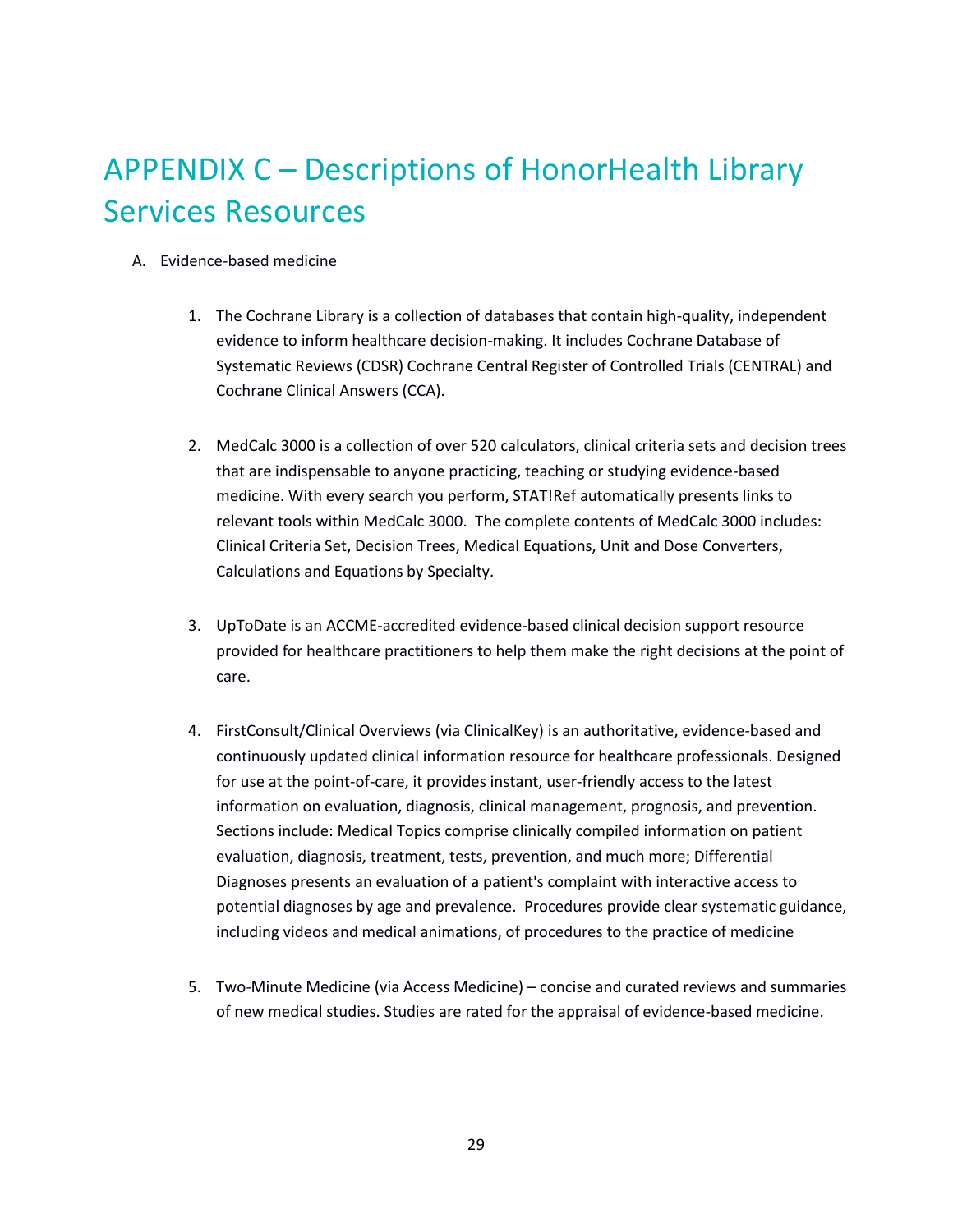#### B. Journal literature databases

- 1. The MEDLINE database is the premier biomedical database in the United States. It contains over 23 million references to more than 5,600 journals in life sciences with a concentration on biomedicine generally dating back to about 1949, with some older material. The subject scope of MEDLINE is biomedicine and health, broadly defined to encompass those areas of the life sciences, behavioral sciences, chemical sciences, and bioengineering needed by health professionals and others engaged in basic research and clinical care, public health, health policy development, or related educational activities. Access is provided via 3 different search platforms: Ovid, EBSCO, and National Library of Medicine (PubMed). All HonorHealth journal content is accessible through link resolvers in all 3 search platforms, making it easy for researchers to access full-text articles in realtime.
- 2. CINAHL (Cumulative Index to Nursing and Allied Health Literature) provides indexing for more than 3,000 journals from the fields of nursing and allied health. The database contains more than 2.6 million records dating back to 1981. Offering complete coverage of English-language nursing journals and publications from the National League for Nursing and the American Nurses' Association, CINAHL covers nursing, biomedicine, health sciences librarianship, alternative/complementary medicine, consumer health and 17 allied health disciplines.
- 3. Health Business Elite database covers the journal literature concerning the business of health care. It provides full-text coverage of more than 130 well-known administrative journals such as H&HN: Hospitals & Health Networks, Health Management Technology, Modern Healthcare, and many others. Critical for hospital administrators and managers, this subset of Health Business™ Elite includes publications covering topics such as staffing, health care regulation, health care facilities management, marketing, finance and more.
- C. Research/Scholarly Activity and Faculty resources
	- 1. Research instruments (scientific scales, tests & measurements) from a variety of indexes and sources, such as the American Psychological Association, the National Library of Medicine and ETS.
	- 2. Theses & dissertations published by colleges and universities throughout the world (via interlibrary-loan), found in indexes such as ERIC, Networked Digital Library of Theses & Dissertations, OpenTheses.org, Registry of Open Access Repositories (ROAR), and OCLC WorldCat.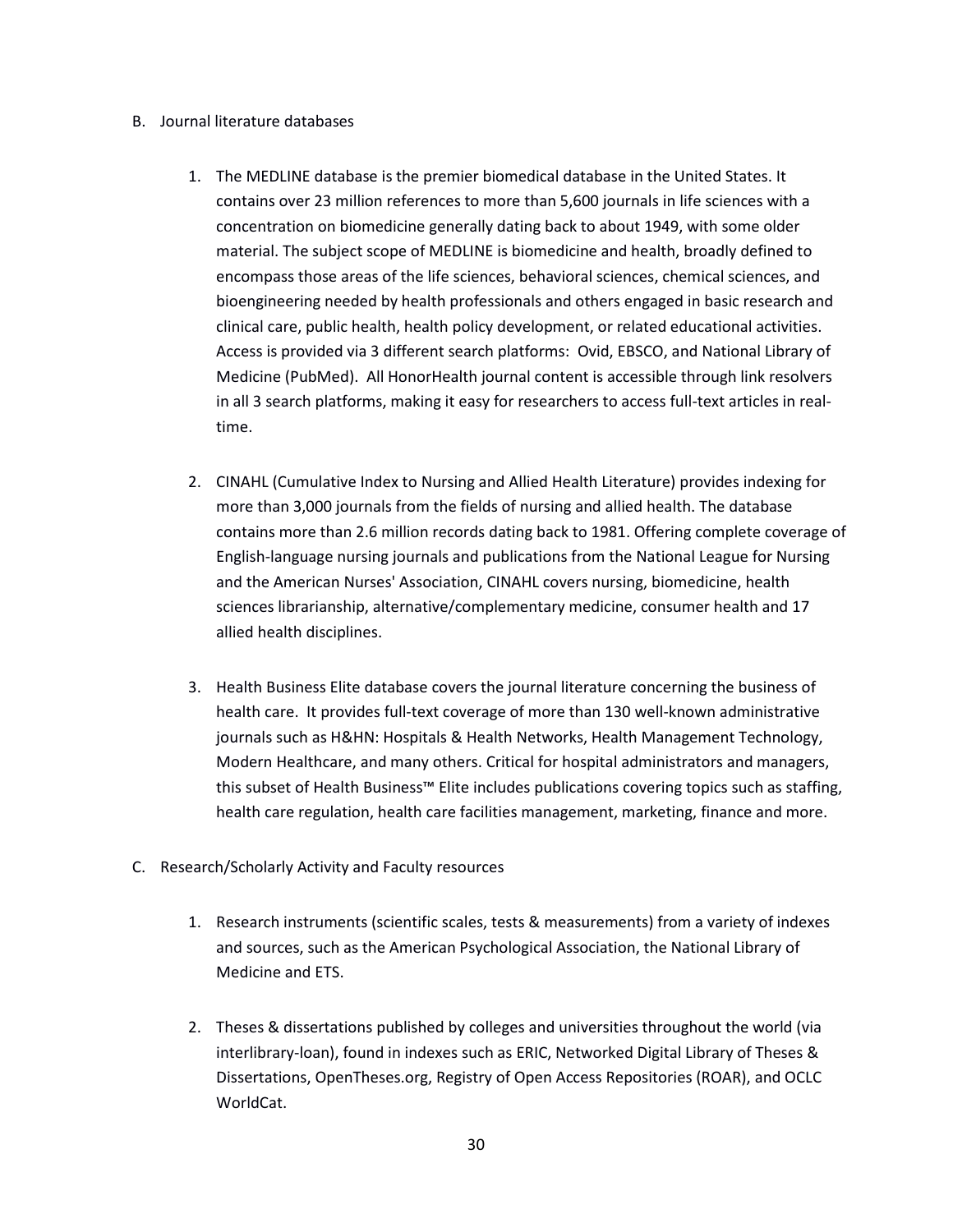- 3. Arizona Department of Health Services (state and local public health data)
- 4. Guidelines Trust (ERCI) and National Quality Measures (from the U.S. Agency for Healthcare Research and Quality)
- 5. TOXNET, a National Library of Medicine database on toxicology, hazardous chemicals, environmental health and toxic releases
- 6. GreenFILE database of published literature concerning environmental issues

#### D. Faculty Resources

- 1. ProceduresConsult (via ClinicalKey) provides over 300 educational videos on procedures in Emergency, Internal Medicine, Anesthesiology, General Surgery, Cardiology and other specialties.
- 2. Multimedia library (via Access Medicine) a unique collection of examination and procedural videos, patient safety modules, audio files and animations that feature complicated concepts presented for the student/resident learner.
- 3. Teacher Reference Center, an index of 280 peer-reviewed journals for teachers, covering topics like assessment, best practices, continuing education, and curriculum development
- E. Textbooks (electronic & print)
	- 1. ClinicalKey contains over 1100 medical and nursing e-textbooks and manuals.
	- 2. STATRef includes over 140 medical and nursing e-textbooks.
	- 3. Access medicine includes over 100 medical & nursing reference e-books.
	- 4. Ovid Books provides a small collection of LWW medical & nursing reference e-books
	- 5. HonorHealth Library Services provides immediate, direct access to over 1,900 clinical texts, 240 leadership & management books, and over 1,800 consumer health & wellness books. These collections cover a wide range of specialty and subject areas (see below). Library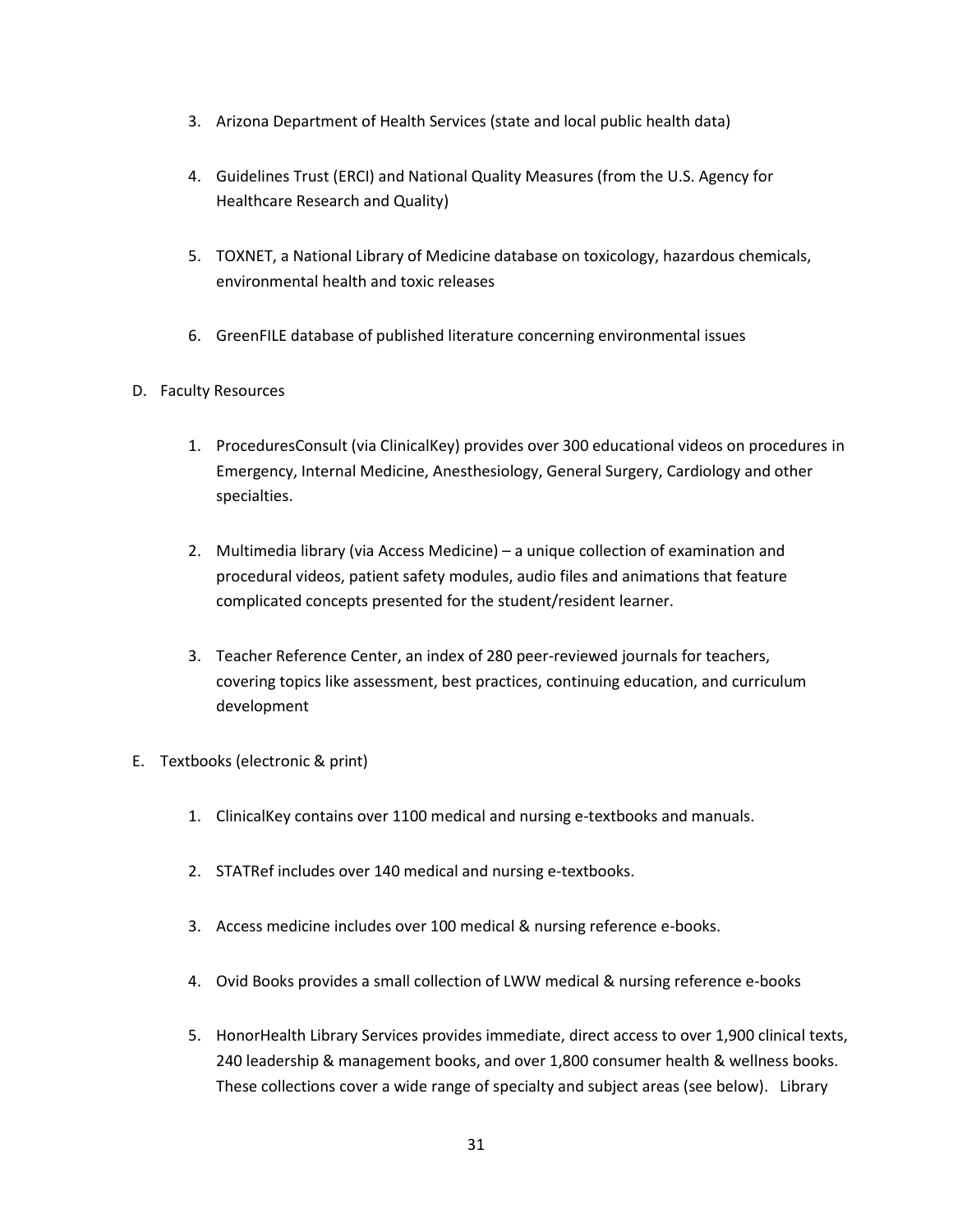Services also provides rapid interlibrary loan (ILL) services for any texts we do not own in our collection. Typical response time on ILL requests is 2 business days.

- 5.a. Primary care/Family Medicine/Internal Medicine
- 5.b. Obstetrics & Gynecology
- 5.c. Surgery & Perioperative Care
- 5.d. Oncology
- 5.e. Subspecialties including Gastroenterology, Neurology, Orthopedics, Heart & Vascular, Dermatology, Psychiatry, Pediatrics, and Geriatrics
- 5.f. Health business, management & leadership
- 5.g. Business leadership & management
- 5.h. Professional development & certification ("test prep") materials
- 5.i. Various consumer health & wellness and chronic disease management topics, in alignment with SLHN priorities
- F. eJournals, Full-text
	- 1. JAMA and JAMA Archives, Lancet, NEJM available electronically
	- 2. Thousands of journal titles available through Medline with Full Text, CINAHL Complete, ClinicalKey and other database collections (title lists available upon request).
- G. Drug information
	- 1. Micromedex provides information and complete monographs on thousands of drugs. It includes toxicity information, therapeutic doses, pill identification, and dosing calculators. The complete drug monographs in this resource are often considered to be the "gold standard".